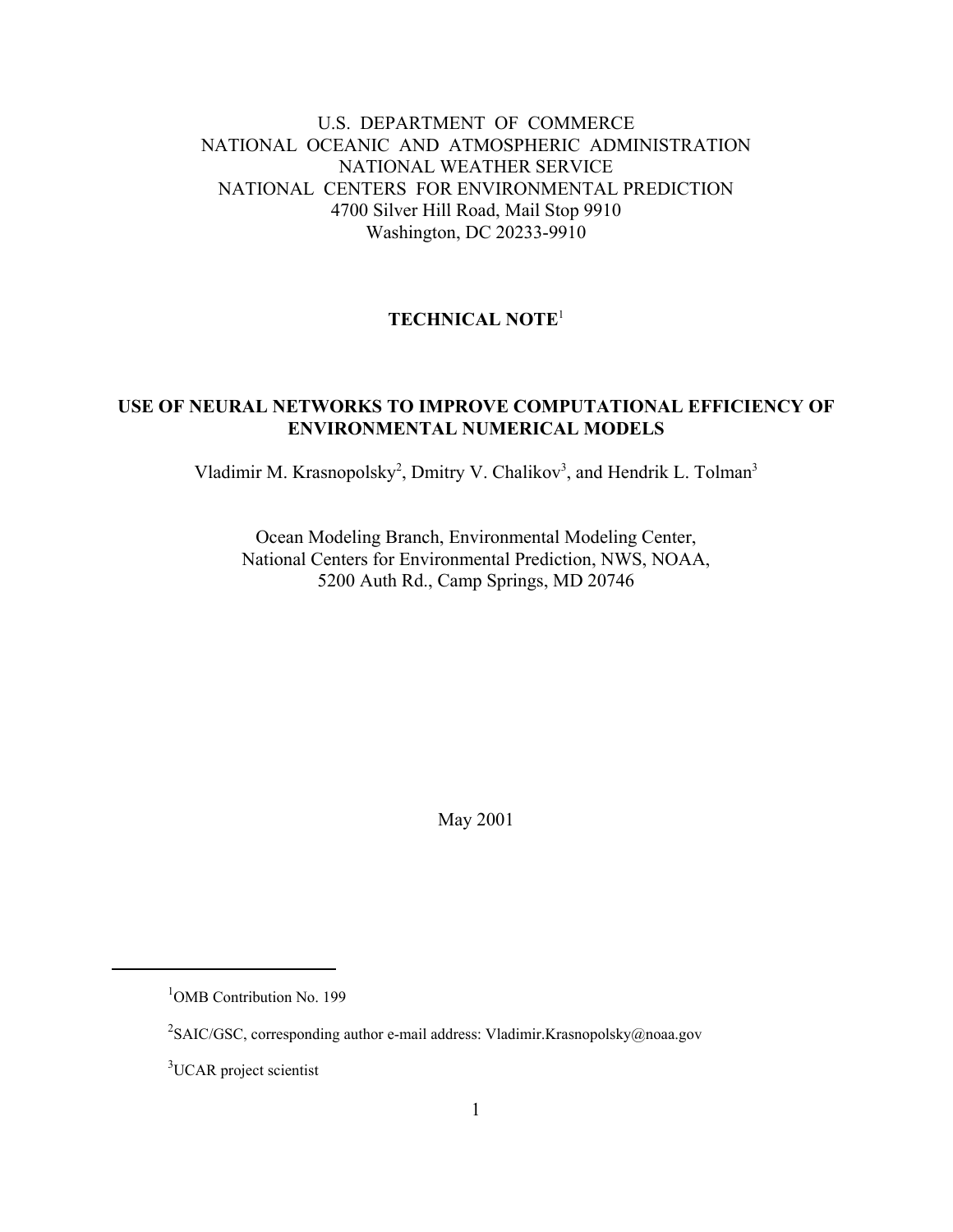#### **Abstract**

A new generic approach to improve computational efficiency of certain processes in numerical environmental models is formulated. This approach is based on the neural networks (NN) technique. It can be used to accelerate the calculations and improve the accuracy of the parameterizations of several types of physical processes which generally require computations involving complex mathematical expressions, including differential and integral equations, rules, restrictions and highly nonlinear empirical relations based on physical or statistical models. It is shown that, from a mathematical point of view, such parameterizations can usually be considered as continuous mappings (continuous dependencies between two vectors). It is also shown that NNs are a generic tool for fast and accurate approximation of continuous mappings and, therefore, can be used to replace primary parameterization algorithms. In addition to fast and accurate approximation to the primary parameterization, NN also provides the entire Jacobian for very little computation cost.

Two particular applications of the NN approach are presented here: (1) a NN approximation of the UNESCO equation of state of the sea water (density of the seawater) and an inversion of this equation (salinity of the seawater); and (2) a NN approximation for the nonlinear wave-wave interaction. The first application has been implemented in NCEP oceanic forecasting model, and the second one is being developed for wind wave models.

NNs for the density and salinity of the seawater generate the density and salinity with the accuracy close to that of the original UNESCO equation; however, the NN density equation is from two to four times faster than the UNESCO equation, and the NN salinity equation is orders of magnitude faster than the procedure based on the numerical inversion of the UNESCO equation. A NN based nonlinear wave-wave interaction approximation is also several orders of magnitude faster than a computation of the exact solution. It is twice more accurate than the socalled Discrete Interaction Approximation, which is currently used in wind wave models, and requires only 4-5 times more computational effort (without optimization), while is well within the range of what is considered as an acceptable increase in the computational efforts for a wave forecast model.

The NN approach introduced in this paper can provide numerically efficient solutions to a wide range of problems in environmental numerical models where lengthy, complicated calculations, which describe physical processes, must be repeated frequently. The applications considered here belong to the field of oceanic and wave modeling; however, the method can be applied to efficiently calculate some columnar physical processes in atmospheric models as well. For instance, NNs have been used for fast calculation of atmospheric long-wave radiation by Chavallier et al. (1998, 2000). In environmental numerical models which incorporate chemical and biological components, this method can be applied to efficiently calculate chemical and biological processes as well. Because NN parameterizations can also provide a computationally cheap Jacobian, they will be very beneficial when used in 3-D and especially in 4-D variational data assimilation systems.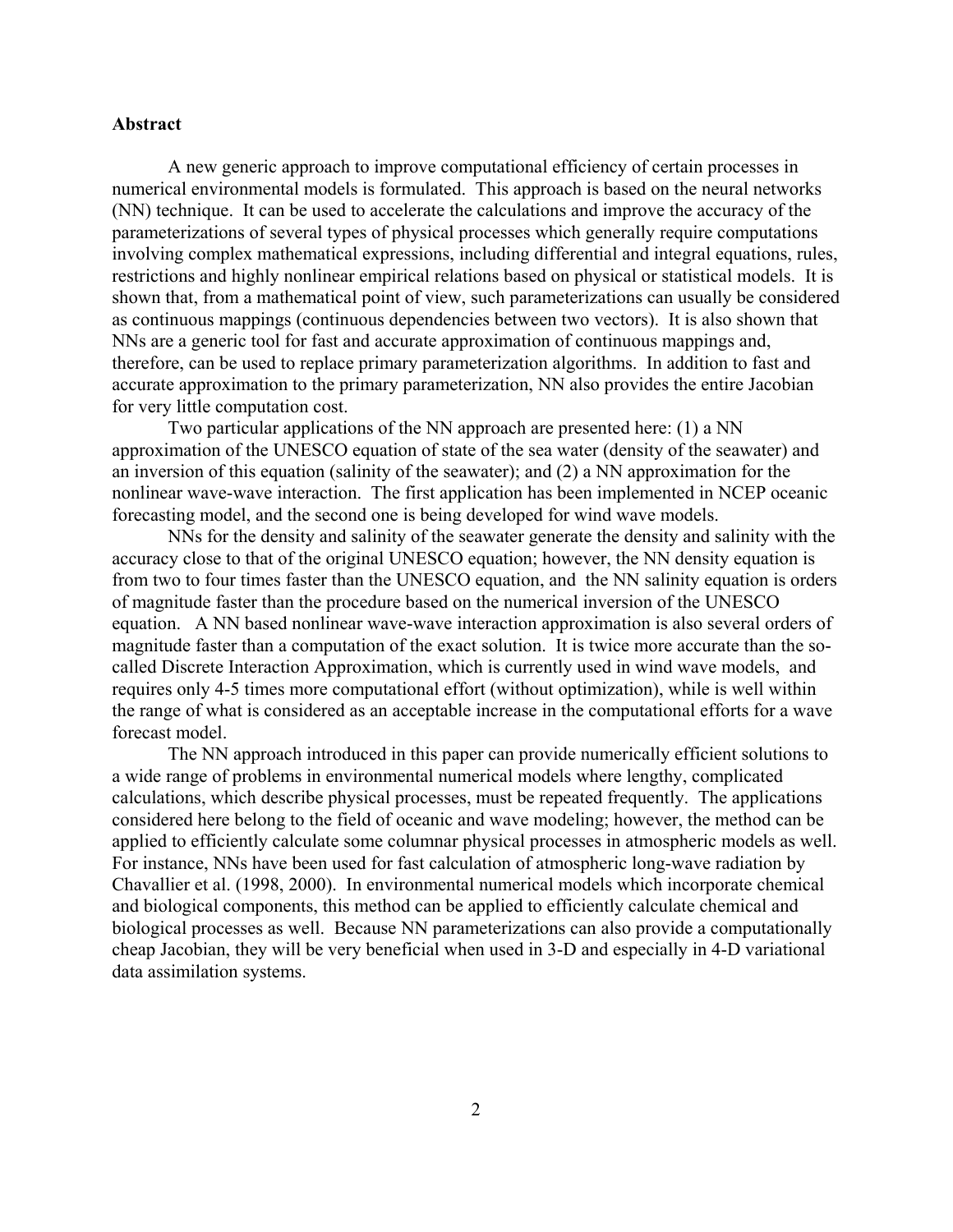## **1. Introduction**

Any atmospheric or oceanic numerical forecast model is based on a set of prognostic and diagnostic differential equations together with additional equations required to obtain a mathematically closed system. Such a system, in principle, can then be solved to predict the evolution of the environment in time if the initial conditions and any required external boundary conditions are prescribed. Even though the forecast problem may now be considered solvable in a theoretical sense, in the real world of running operational forecast models, it is necessary to deal with practical aspects of available computational resources and minimize the computer time taken to produce a forecast by introducing certain simplifications in the system for the following reasons.

The forecast system contains coefficients that appear in the dynamical equations, such as turbulence coefficients representing the unresolvable subgrid scale processes which need to be parameterized in terms of the dependent variables. Also, implicitly contained in the system are processes that deal with model physics such as radiation, convection, etc, which need to be parameterized. Accurate treatments of such parameterizations generally require computations involving complex mathematical expressions which may include differential and integral equations, rules, restrictions, highly nonlinear empirical expressions, etc. that are developed based on physical or statistical models. The complex mathematical formulations of these processes require considerable computational resource.

For example, a spectral atmospheric model with a well developed description of physics and subgrid scale parameterizations may spend up to 70% of calculation time for simulating these processes (Estrade et al-to be published). The long wave radiative code requires > 10% of the computing time in the European Center for Medium-Range Weather Forecast general circulation model (Chevallier 1998) and in the National Centers for Environmental Prediction (NCEP) global model, although the radiative variables in both models are not updated at every time step (in NCEP model they are updated every 3 hours only).

3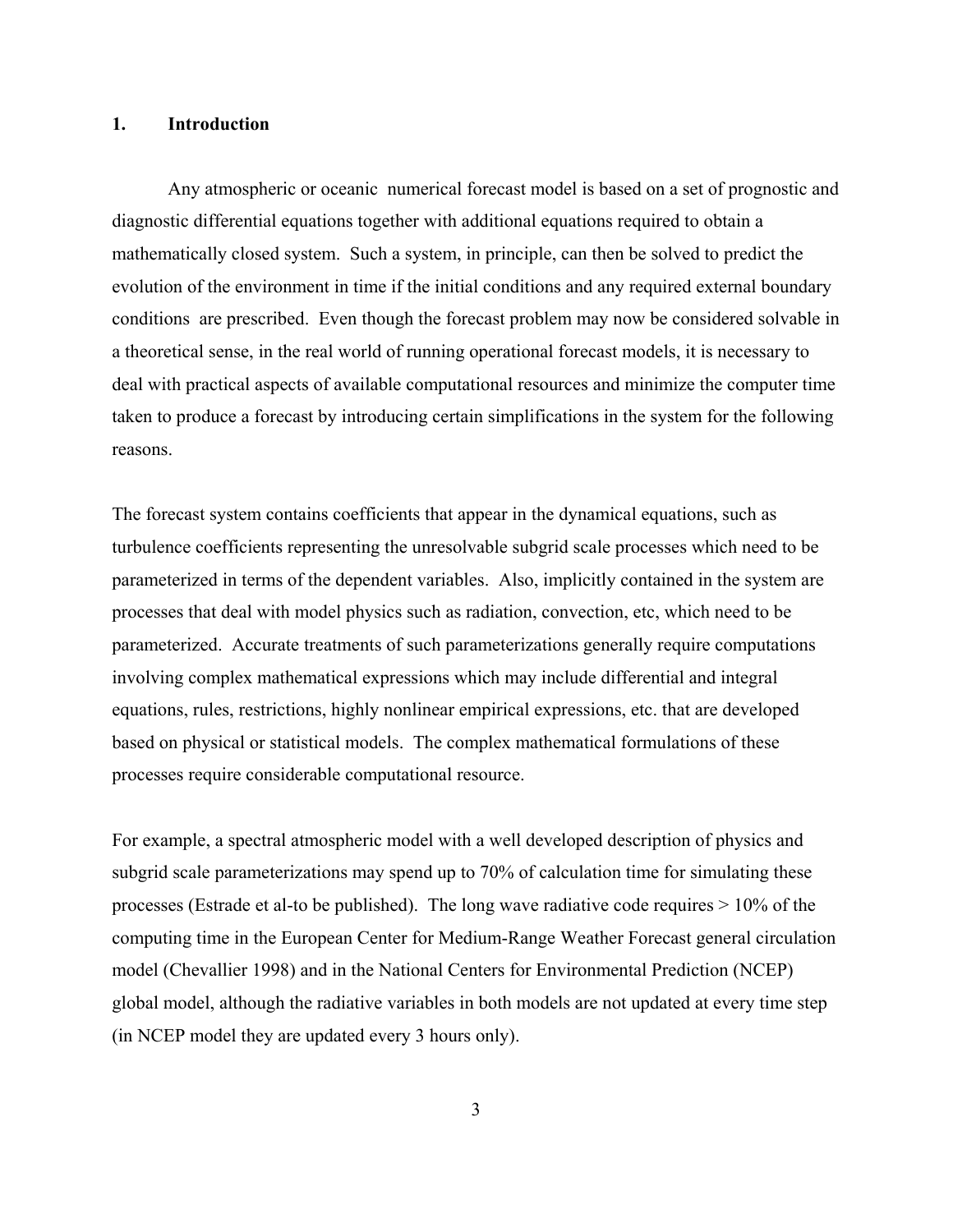In addition to above types of parameterizations, in ocean models the estimation of the full UNESCO equation of state to compute the sea water density, represented by an empirically derived highly nonlinear equation relating density to pressure, salinity, and temperature, takes a very significant amount  $(\sim 40\%)$  of the total computational effort. In addition, most forecast models include data assimilation procedures as an integral part of the forecast system to improve the initial conditions of the model. When dealing with ocean models, most often the data assimilation consists of assimilating surface and subsurface temperature observations to correct the model's thermal field. This temperature correction automatically makes it necessary to adjust the salinity field in the ocean model in order to avoid gravitational instabilities in the water column. This requires inverting the complicated oceanic equation of state which makes the computational effort even more time consuming than the forward problem of computing the density itself. Another example where intensive computational is needed in a forecast model is the calculation of the land surface temperature using a set of equations describing the atmospheric boundary layer and physical processes in the soil. Yet another example of intensive computational problem in forecast models is the wind wave forecasting problem in which an exact calculation of the nonlinear wave-wave interactions using the formulation of Hasselmann (1962) takes a prohibitively long time.

*In this paper, we use the term* **"parameterization***" for convenience to represent in general all the computationally expensive and complex mathematical formulations involved in forecast systems, a few examples of which have been mentioned above.*

In view of the constraints imposed on the available computer resources, calculation time allowed for each parameterization is strictly limited in most operational forecast models. Hence, very often it is found necessary to use simplified forms of these complex representations in carrying out the time integrations in a forecast model, thereby sacrificing accuracy of forecasts to a certain extent. For example, the nonlinear wave interactions in a wave forecast model are replaced by a simplified discreet interaction approximation (DIA) (see Hasselmann et al 1985). Similarly, oversimplified fast parameterizations of physics are used in many parts of atmospheric and oceanic models. In most of these cases, accurate physical models have been developed, but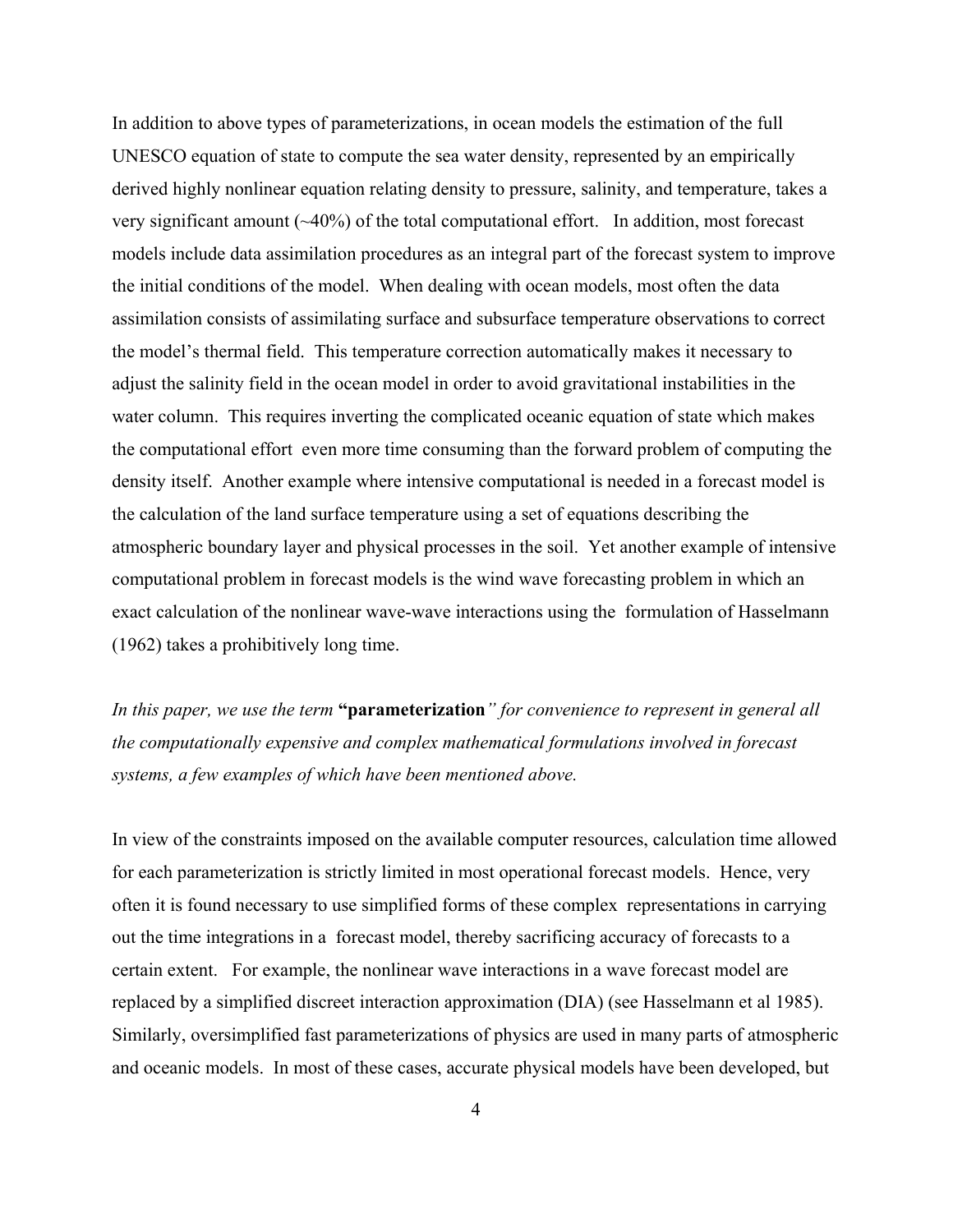they cannot be used because they are too expensive computationally. Often simplified parameterizations are obtained, for example, by neglecting higher order terms of perturbation theory, by using empirical approximations, or simply by neglecting the effects which complicate the calculations. It is common in many parameterization schemes that the number of input and output variables is relatively small, whereas the volume of internal calculations is large. A typical example is the parameterization of the radiative fluxes in the atmosphere. Existing physical models usually perform calculations over many narrow spectral bands, making them time consuming. Input for this algorithm includes small number of parameters (vectors) and output - just one vector parameter (temperature change due to radiation absorption). Hence, most often the specific parameterization is a result of a compromise between accuracy and computational efficiency.

It is needless to emphasize the fact that improvements in forecast modeling can be achieved not only by improving the representation of such parameterizations as our understanding of the underlying physical processes increases but also by improving our ability to compute these parameterizations accurately within the constraints imposed by the available computer resources. In this paper we present some of the problems dealing with physical parameterizations and their computations from a different (formal mathematical) point of view, namely that of improving the computational efficiency of available algorithms. We propose a generic approach which is based on developing fast and accurate parameterizations of physics by approximating solutions of exact physical models using neural networks (NNs). From this formal point of view an exact (best known) physical model representing a physical process performs a smooth conversion of an input vector of parameters,  $X = \{x_1, x_2, ..., x_n\}$ ,  $X \cdot \partial U$ <sup>n</sup> into an output vector of parameters,  $Y =$  $\{y_1, y_2, ..., y_n\}$ , *Y OU*<sup>*m*</sup>. Thus, each output parameter  $y_i$  is a continuous function of multiple input variables  $x_1, x_2, ..., x_n$  (input vector *X*). Symbolically this input-output dependence is depicted in Fig. 1.a and can be written as

$$
Y = F(X); \qquad X \, O \, U^n, \, Y \, O \, U^m \tag{1.a}
$$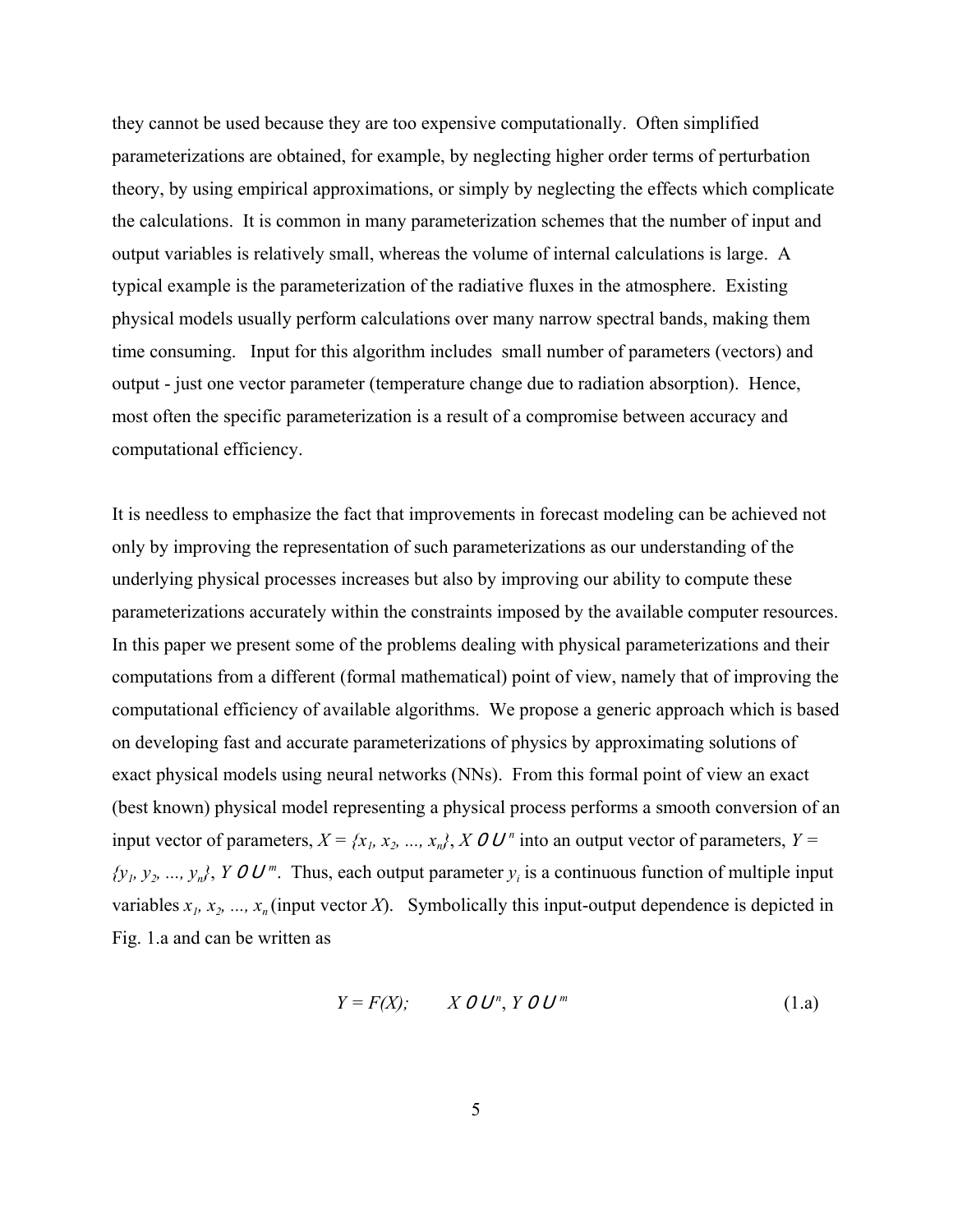

Figure 1. Graphical representation of forward (a) and inverse (b) parameterizations.

If *X* and *Y* are related through a cause and effect principle, the forward parameterization, eq. (1.a), can be derived from first principles. If the inverse dependence

$$
X = f(Y); \qquad X \, O \, U^n, \, Y \, O \, U^m \tag{1.b}
$$

is required (see Fig. 1.b) in a numerical model, the inverse problem should be solved, which implies that eq. (1.a) should be inverted. A solution of the inverse problem (1.b) or an inverse parameterization provides each output parameter  $x_i$  as a continuous function of multiple input variables  $y_1, y_2, ..., y_n$  (vector *Y* is an input vector now). Both forward, eq. (1.a), and inverse, eq. (1.b), parameterizations represent the same mathematical object - a continuous mapping which is a continuous relationship between two vectors. Usually these input/output relationships are highly complex, but smooth, for physical processes taken into account in atmospheric, oceanic, and wave models. Hence, if exact solutions to these complex relationships are calculated, however expensive the computational efforts may be, these solutions can be used by the generic mathematical tool - that is, the neural networks - to produce fast and accurate approximations for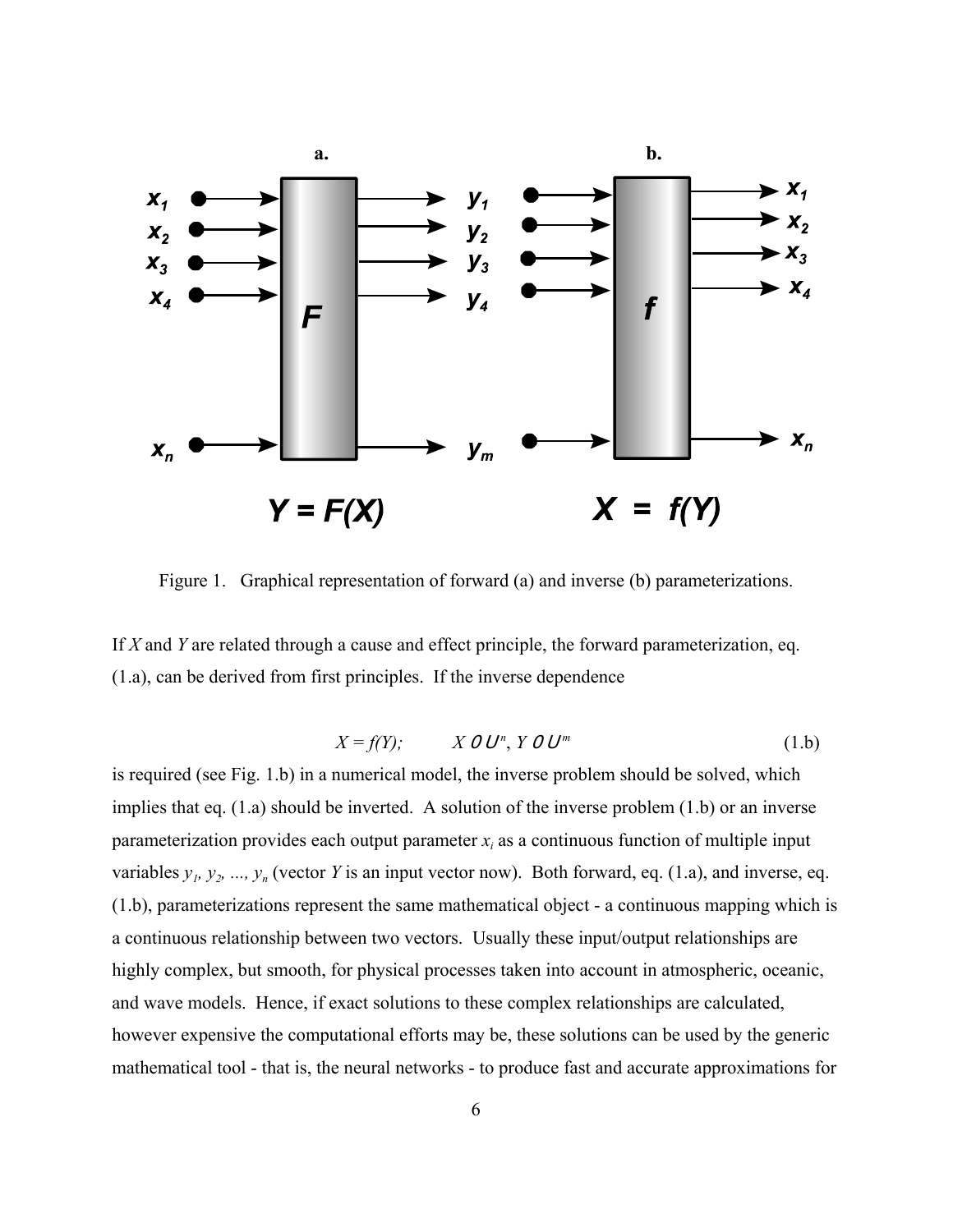continuous mappings. In this approach the costly exact calculation of the physics needs to be performed only once and "off line" to enable the development of the fast and accurate approximation. After that only this fast and accurate approximation will be used to calculate the physics (coefficients of differential equations) "on line" in a numerical model.

In their pioneering works Chevallier et al. (1998, 2000) considered a particular case of the generic problem formulated above – the long-wave atmospheric radiation – and applied neural network technique to solve this specific problem. In this paper we generalize their approach and apply it to solve several problems in oceanic and wave numerical models. In Section 2 of this work we demonstrate that NNs are a generic, fast, and accurate tool for approximating any continuous mapping and, therefore, can be used for the fast and accurate calculation of the parameterizations of physics used in numerical models. In Section 3 we present three NN parameterizations (for oceanic and wind wave models) developed using NNs, and, in Section 4, formulate conclusions.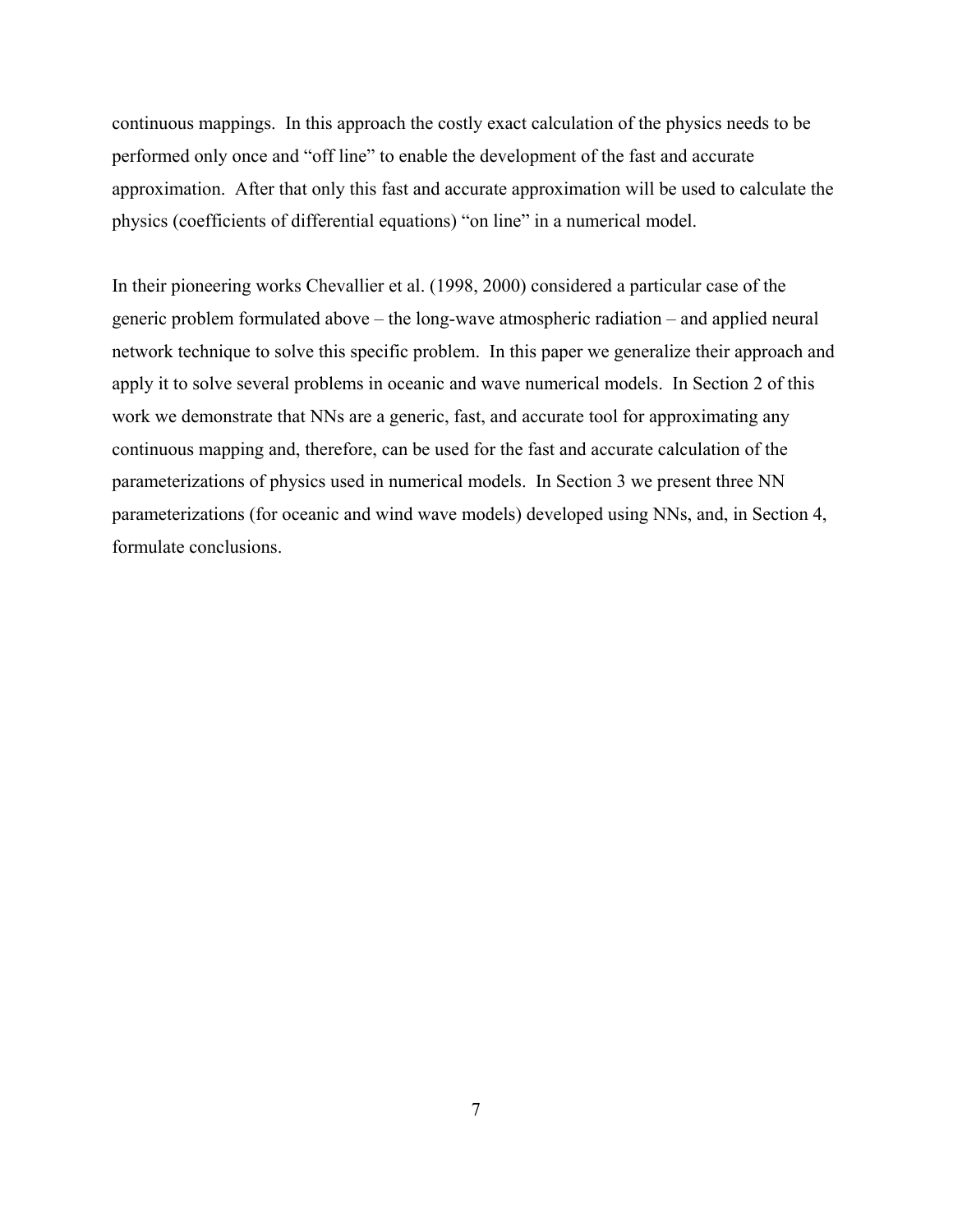## **2. NN - a generic tool for continuous mapping.**

The above considerations show that both forward and inverse parameterizations (eqs. 1.a, and 1.b) can be considered as continuous mappings which map a vector of input parameters,  $X O U^n$ , to a vector of output parameters,  $Y O U^m$  or vice versa (for the inverse parameterization). These mappings are defined on finite discrete sets of pairs of input/output vectors *X* and *Y,*  $\{X_i, Y_i\}_{i=1,\dots,N}$ . The development data sets needed to produce accurate NN tool are generally obtained by integrating the exact physical models separately ("off line") even though such a computation may be expensive in terms of computer resources, since this needs to be done only ones.

We assume that the mappings (1.a) and (1.b) are continuous. However, these dependencies can be complicated and nonlinear. Different components  $y_i$  of the output vector *Y* may demonstrate different types of nonlinear dependencies on the input vector *X.* Moreover, for the same component  $y_i$ , the type of nonlinear behavior may be different in different parts of the  $X$  domain. When we approximate (1.a) or (1.b), we also usually do not know in advance what kind of nonlinearity to expect; therefore, we need a flexible, self-adjustable approach that can accommodate various types of nonlinear behavior and represent a broad class of nonlinear mappings.



Figure 2. Typical processing element (neuron).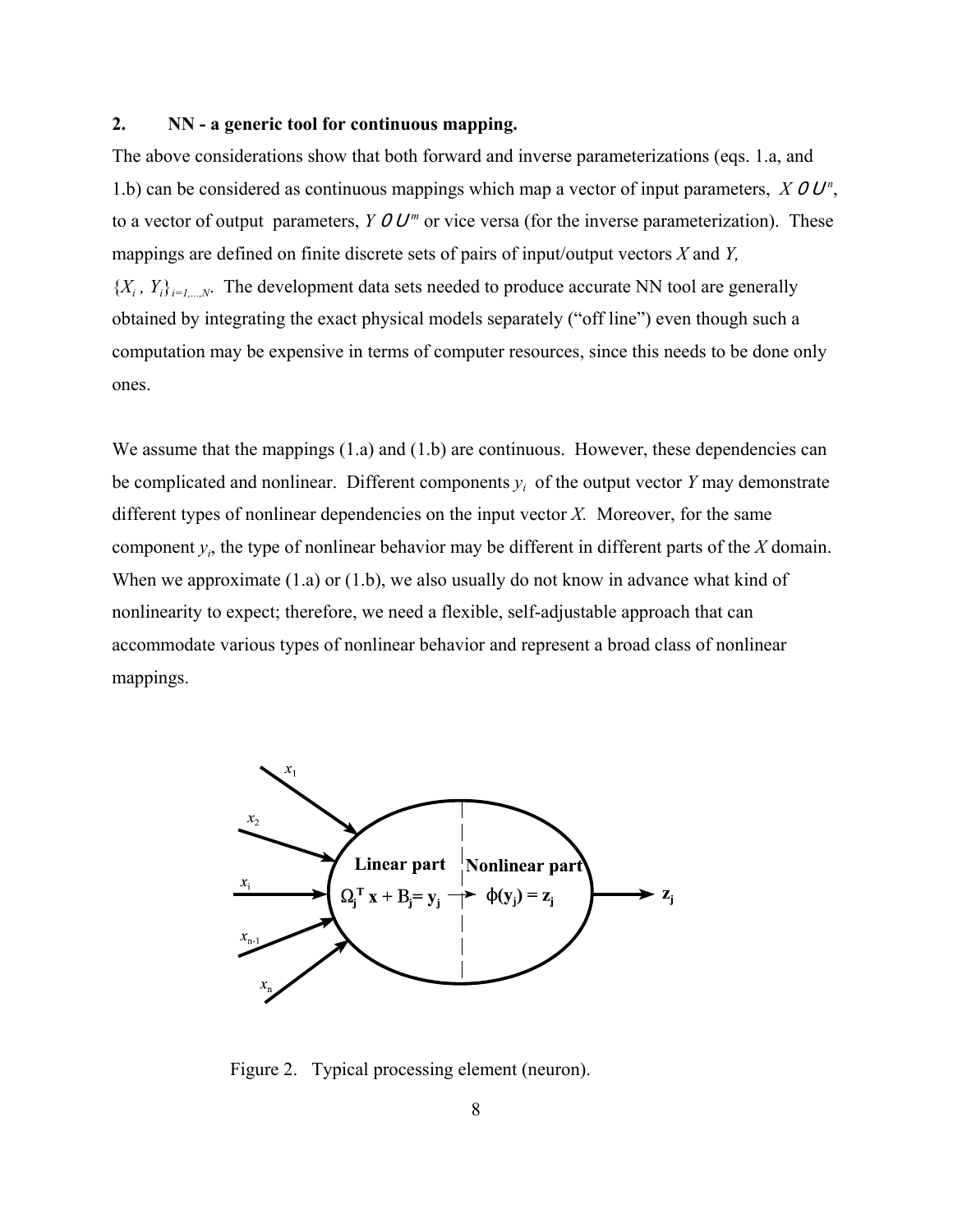Neural networks (NNs) are well suited for a very broad class of such nonlinear approximations and mappings (Funahashi, 1989). A neural network is a complicated combination of uniform processing elements, nodes, units, or neurons. A typical processing element is shown in Fig.2. Each processing element has usually several inputs (components of vector *X*) and one output,  $z_j$ . The neuron usually consists of two parts, a linear part and a nonlinear part. The linear part calculates the inner product of the input vector *X* and a weight vector  $S_i$  (which is a column of the weight matrix  $S_{ij}$ ), and adds a

bias, %*<sup>j</sup>* The result of this linear transformation of the input vector *X* goes into the nonlinear part of the neuron as the argument of an activation function  $N$ . The neuron output,  $z_j$ , can be written as,

$$
z_{j} = \phi \left( \sum_{i=1}^{n} \Omega_{ji}^{T} x_{i} + B_{j} \right)
$$
  

$$
\Omega \in \mathfrak{R}^{n \times m}; \ \mathbf{B} \in \mathfrak{R}^{m}
$$
 (2)

For the activation (squashing, transition) function  $M$ , it is sufficient to be a Tauber-Wiener (nonpolynomial, continuous, bounded) function (Chen and Chen, 1995). The three mostly popular activation functions are sigmoid, hyperbolic tangent, and step function. The sigmoid function can be expressed as:

$$
\phi(x) = \frac{1}{1 + \exp(-x)}; \quad x \in (-\infty, \infty), \ \phi \in (0,1)
$$
 (3)

The neuron is a nonlinear element because its output  $z_j$  is a nonlinear function of its inputs *X*. Neurons can be connected in many different ways into networks with complicated architectures (or topologies).

The most common topology is the multilayer perceptron which is shown in Fig. 3. In a multilayer perceptron, neurons are situated into layers. A multilayer perceptron always has one input layer which receives inputs and distributes them to the neurons in the hidden layer. The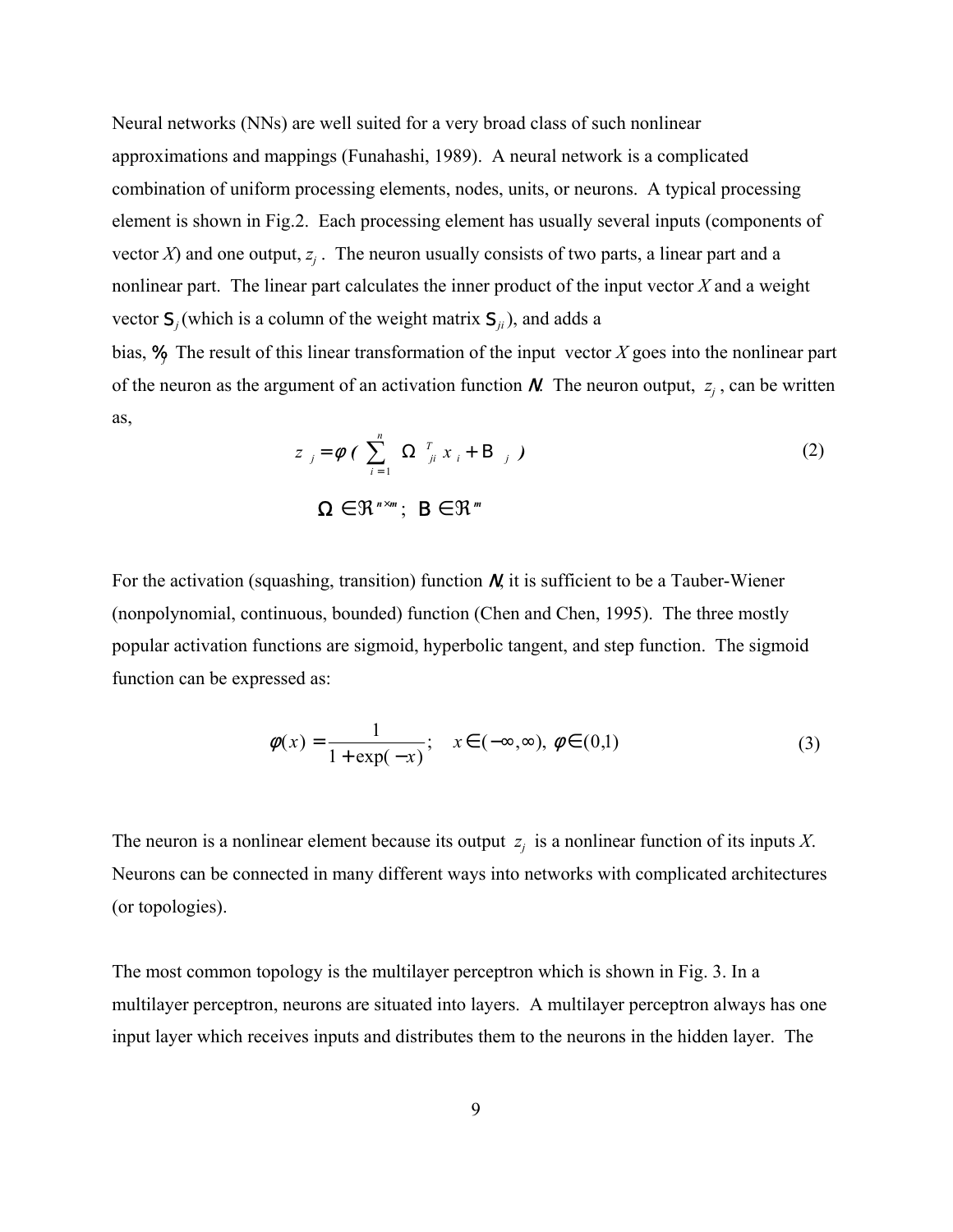

Figure 3. Multilayer perceptron - feed forward, fully connected topology.

neurons in the input layer are linear; they are simple distributors of inputs. The number of input neurons in the input layer is equal to the number of inputs (dimension of input vector *X* ). A multilayer perceptron always has one output layer. The neurons in the output layer may be linear and/or nonlinear, depending on the problem to be solved. The number of output neurons in the output layer is equal to the number of outputs (dimension of output vector *Y* ). A multilayer perceptron always has at least one hidden layer. The neurons in the hidden layer(s) are usually nonlinear. The number of hidden layers, the number of neurons in each hidden layer, and the type of connections between neurons and layers depend on the complexity of the problem to be solved. The topology of the multilayer perceptron shown in Fig. 3 is called feedforward (there are no feedbacks; the data flow moves only forward) and fully-connected (each neuron in a previous layer is connected to each neuron in the following one). We will consider here only this topology because it is sufficient for solving any continuous mapping problems.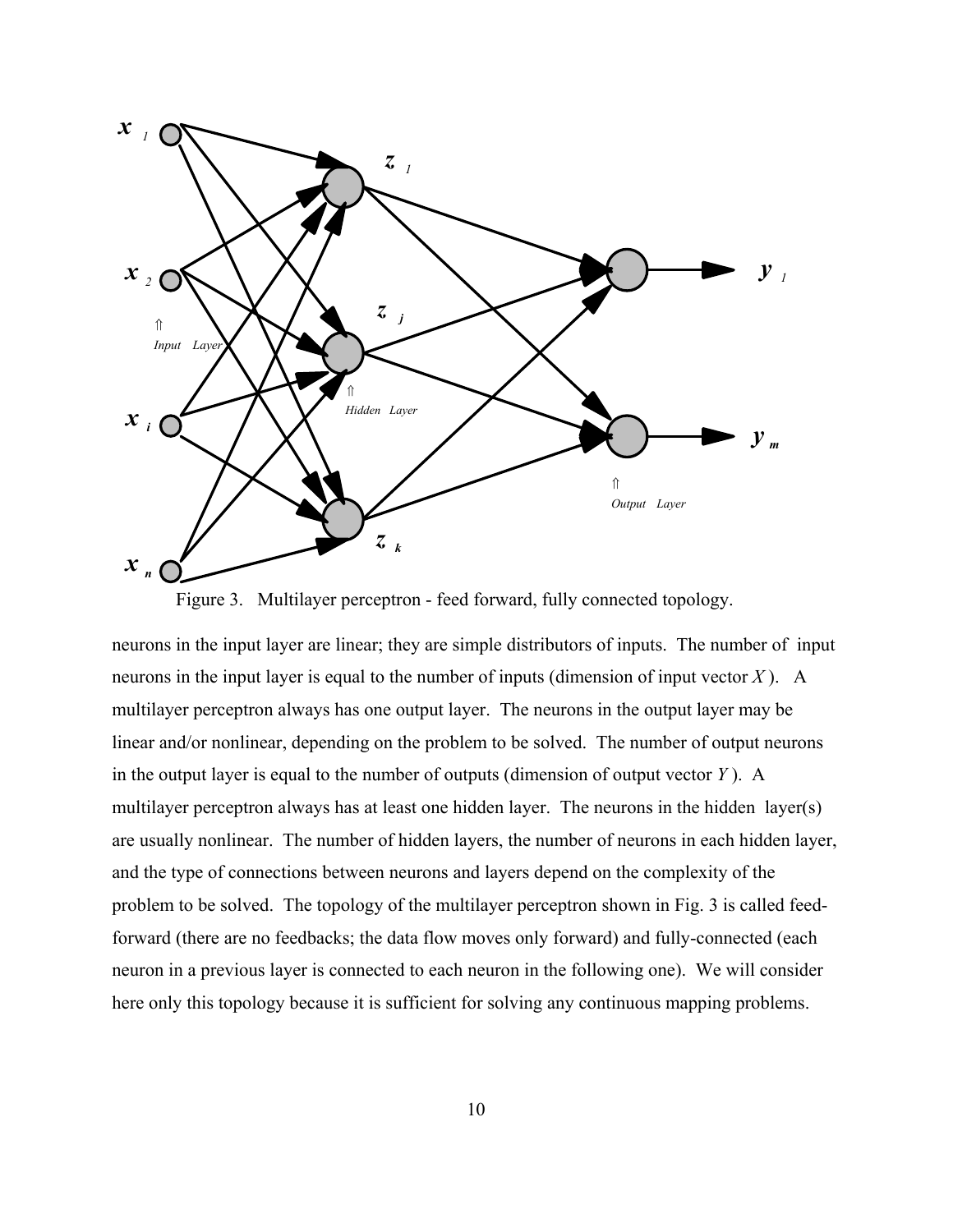From the discussion above it is clear that the NN generally performs a nonlinear mapping of an input vector  $X \bigcirc U^n$  (*n* is dimension of the input vector or the number of inputs) onto an output vector *Y* O  $U^m$  (*m* is dimension of the output vector or the number of outputs). Symbolically this mapping can be written as,

$$
Y = F_{NN}(X) \tag{4}
$$

where  $F_{NN}$  denotes this neural network mapping. If we assume for the NN the topology shown in Fig.3, then, using (2), for the NN with *k* neurons in one hidden layer and activation function,  $N(x) = \tanh(x)$ , the symbolic expression (4) can be written down explicitly as,

$$
y_q = b_q + a_q \phi \left( \sum_{j=1}^k \omega_{qj} z_j + \beta_q \right)
$$
  
=  $b_q + a_q \phi \left\{ \sum_{j=1}^k \omega_{qj} [\phi \left( \sum_{i=1}^n \Omega_{ji} x_i + B_j \right)] + \beta_q \right\}$  (5)  
=  $b_q + a_q \tanh \left\{ \sum_{j=1}^k \omega_{qj} [\tanh \left( \sum_{i=1}^n \Omega_{ji} x_i + B_j \right)] + \beta_q \right\}$ 

where the matrix  $S_{ji}$  and the vector  $\frac{1}{2}$  represent weights and biases in the neurons of the hidden layer;  $T_q$  and the  $\mathcal{F}_q$  represent weights and biases in the neurons of the output layer; and  $a_q$  and  $b_q$ are scaling parameters. For some applications (e.g., see Section 3.1) we need to know the Jacobian matrix, whose elements are partial derivatives  $\mathcal{M}_i / \mathcal{M}_j$ . From (5) these derivatives can be calculated analytically,

$$
\frac{\partial y_q}{\partial x_p} = \frac{1}{a_q} (a_q^2 + (y_q - b_q)^2) \sum_{j=1}^k (1 - z_j^2) \Omega_{pj} \omega_{jq}
$$
 (6)

It has been shown by many authors (e.g., Chen and Chen, 1995; Hornik, 1991; Funahashi, 1989; Gybenko, 1989) that a NN with one hidden layer, like NN (5), can approximate any continuous mapping defined on compact sets in  $U<sup>n</sup>$ . It means that any problem, which can be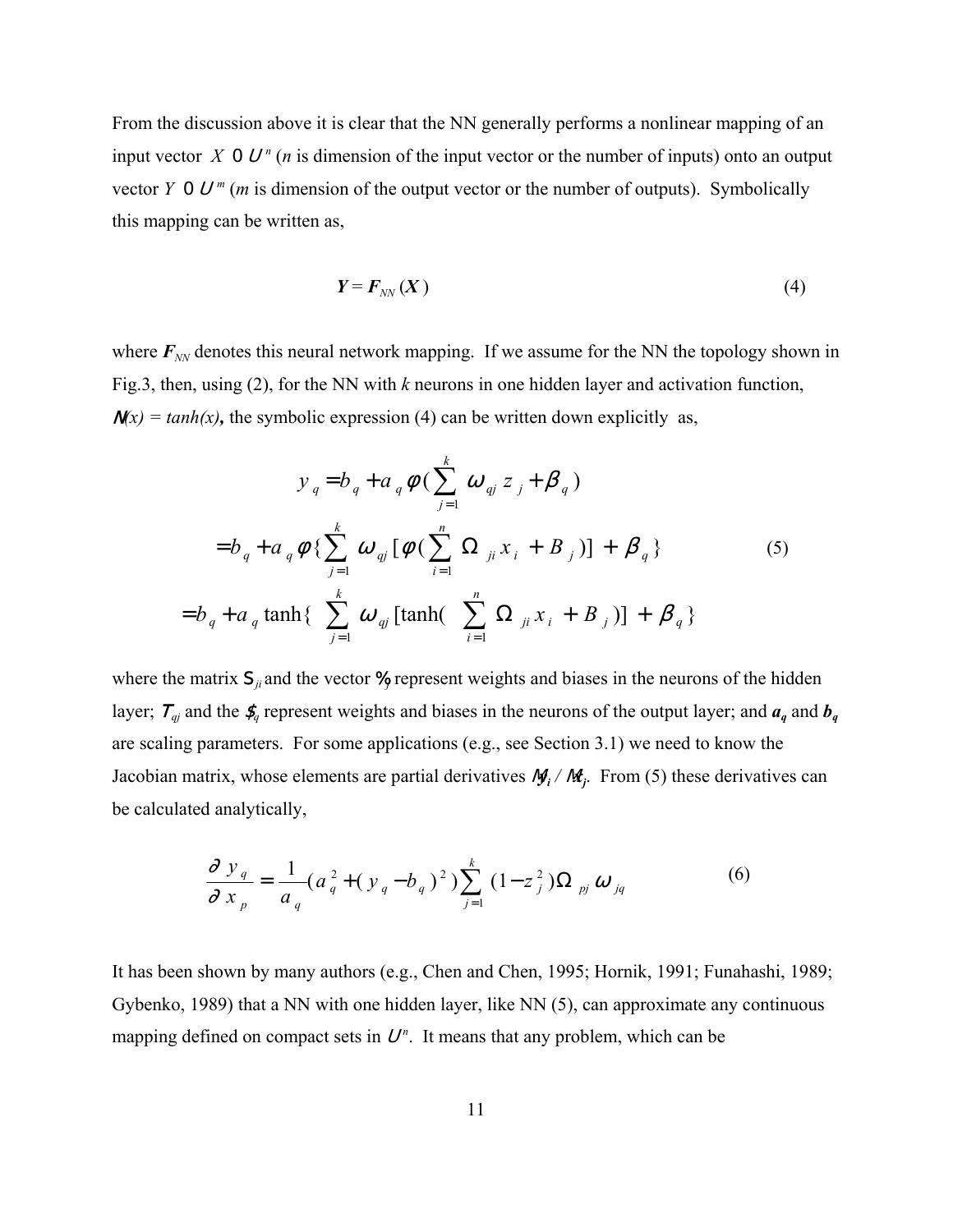mathematically reduced to a nonlinear mapping like  $(1.a)$  or  $(1.b)$ , can be solved using the NN represented by (5). What is the difference between NN solutions given by (5) for different problems? These NNs can have different number of inputs, *n*, and outputs, *m*. They can have different numbers of neurons, *k*, in the hidden layer. They will also have different weights and biases in the hidden and output layers. The next and crucial problem is how to determine all these parameters.

For each particular problem, *n* and *m* are determined by the dimensions of the input and output vectors *X* and *Y*. The number of hidden neurons, *k*, in each particular case should be determined taking into account the complexity of the problem. The more complicated the mapping, the more hidden neurons are required (Attali and Pagès, 1997). Unfortunately, there is no universal recommendation to be given here. Usually *k* is determined by experience and experiment. After these topological parameters are defined, the weights and biases can be found, using a procedure which is called NN training. To explain the training procedure, let us assume that we have a training database which consists of pairs of vectors  $C_T = \{X_p, Q_p\}_{p=L,N}$ , where

$$
X_{p} = \{x_{p1}, x_{p2},..., x_{pn}\} \in \mathfrak{R}^{n}, and \quad \Psi_{p} = \{y_{p1}, y_{p2},..., y_{pn}\} \in \mathfrak{R}^{m}
$$

and an independent matchup data set  $C_V = \{X_p, Q_p\}_{p=1,\dots,M}$  for validating (or testing) the NN after the training is completed. We also assume that vectors  $X_p$ ,  $Q_p$  are related by an unknown continuous mapping *F*,

$$
\mathbf{Q}_p = \mathbf{F}(X_p), \quad p = 1, \dots, N \tag{7}
$$

and we want to find a NN

$$
Y_p = F_{NN}(X_p),
$$
  
\n
$$
Y_p = \{y_{p1}, y_{p2}, \dots, y_{pm}\} \in \mathfrak{R}^m
$$
 (8)

which gives the best (in the sense of some criterion or metric) approximation for mapping *F*.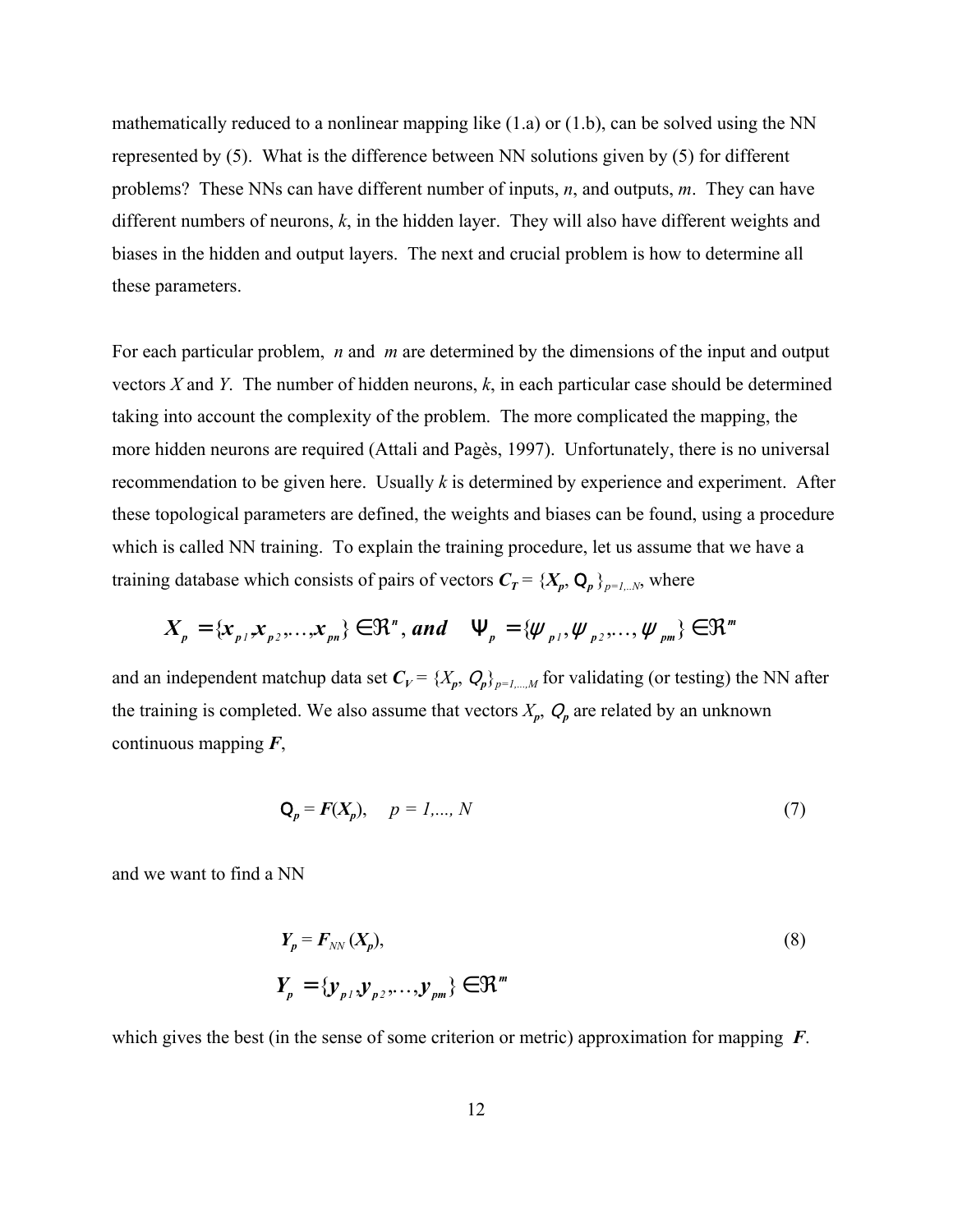This criterion may be defined as the minimum (with respect to weights,  $S$  and  $T$ , and biases,  $\%$ and  $\hat{\boldsymbol{\mathcal{S}}}$ ) of an error or cost function  $\boldsymbol{E}$ , which characterizes a difference between mappings (7) and (8),

$$
E=\left\|F-F_{NN}\right\|
$$

when Euclidian metric is used the error function, *E*, can be expressed as,

$$
E(\Omega, \omega, B, \beta) = \sum_{p=1}^{N} |Y_{p} - \Psi_{p}|^{2} = \sum_{p=1}^{N} \sum_{q=1}^{m} (y_{pq} - \psi_{pq})^{2};
$$
  
\n
$$
Y_{p} = f_{NN} (X_{p}); (X_{p}, \Psi_{p}) \in C_{T}
$$
 (9)

Thus, optimal values for weights and biases can be obtained by minimizing the error function (9). Therefore, the training of the NN (8) can be reduced to a minimization problem; this problem, however, is a nonlinear minimization problem, which is not an easy problem to solve. A number of methods have been developed for solving this problem (e.g.,Beale and Jackson, 1990). Here we consider a simplified version of the steepest (or gradient) descent method known as the back-propagation training algorithm.

The back-propagation training algorithm is based on the simple idea that searching for a minimum of the error function (9) can be performed step by step, and that on each step we should increment or decrement weights and biases in such a way as to decrease the error function. This can be done using, for example, a simple steepest descent rule as follows:

$$
\Delta W = - \eta \frac{\partial E}{\partial W} \tag{10}
$$

where O is a so-called learning constant and W is one of the weights, S and T, or biases, % and \$. Using (9) and (5), the derivative in (10) can be expressed through the derivative of the activation function NN For example, if *W* is a weight  $T_{q/M}$  in the output layer:

$$
\frac{\partial E}{\partial \omega_{q'j'}} = 2 \sum_{p=1}^{N} (\mathbf{y}_{pq'} - \psi_{pq'}) \phi' z_{pj'}
$$
 (11)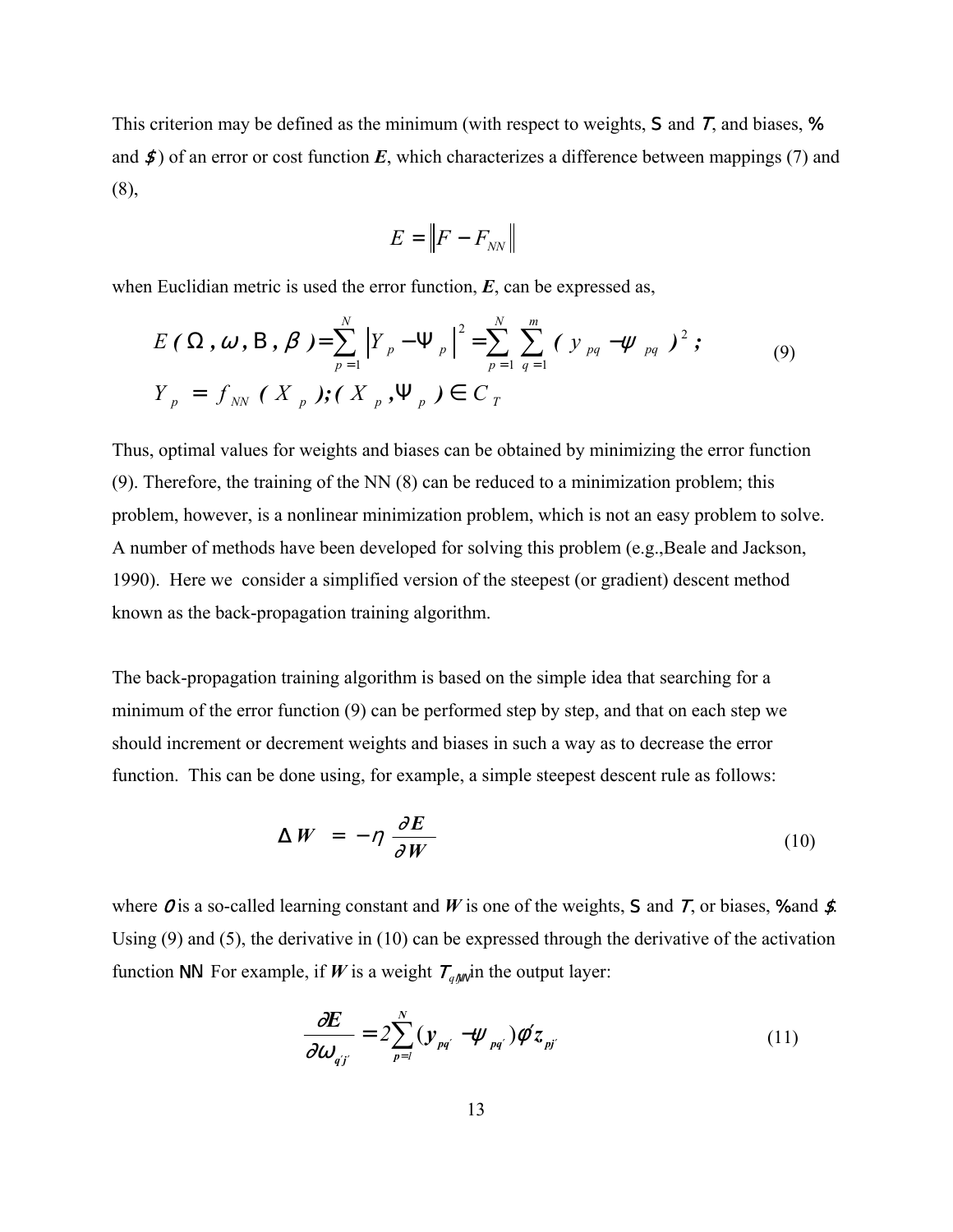For activation function  $N(x) = \tanh(x)$ , we have  $N/E \cdot (1 - N^2)$  and from the first line of (5),

$$
\mathbf{N} = (\mathbf{y}_{pqN} \mathbf{b}_{qN}) / a_{qN}
$$

so, finally, the adjustment for a weight  $T_{q/M}$  can be written as:

$$
\Delta \omega_{qj'} = -2\eta \sum_{p=1}^{N} (y_{pq'} - \psi_{pq'}) (1 - \left(\frac{y_{pq'} - b_{q'}}{a_{q'}}\right)^2) z_{pj'} \tag{12}
$$

Adjustments for other weights and biases can be calculated similarly, following the same procedure.

All values on the right-hand side of  $(12)$  can be calculated using  $(5)$  and the values for weights and biases can be taken from the previous step of the training. Therefore, after *r* iterations, the simplest rule for calculating new weights and biases is

$$
W^{r+1} = W^r + \Delta W^r \tag{13}
$$

Here we returned to notations used in (10), and  $\frac{\partial W}{\partial r}$  is given by (12) or a similar expression. When  $r = 0$ , the initialization problem familiar to people who use various kinds of iteration schemas arises: how can we calculate the right-hand side in (13) and (12) at the first step when we do not have weights and biases from a previous step of training. Many publications have been devoted to this problem (e.g., Nguyen and Widrow, 1990; Wessels and Bernard, 1992). A random initialization is usually used.

The simple version of the back-propagation training algorithm described here may be modified and improved in many different ways (Beale and Jackson, 1990; Chen, 1996); however, the above discussion introduces the main ideas of this method. Usually the training process is terminated after some maximum number of adjustment steps, which is a given parameter of the training procedure, or after the error function becomes less than some value, which is also a given parameter of the training procedure.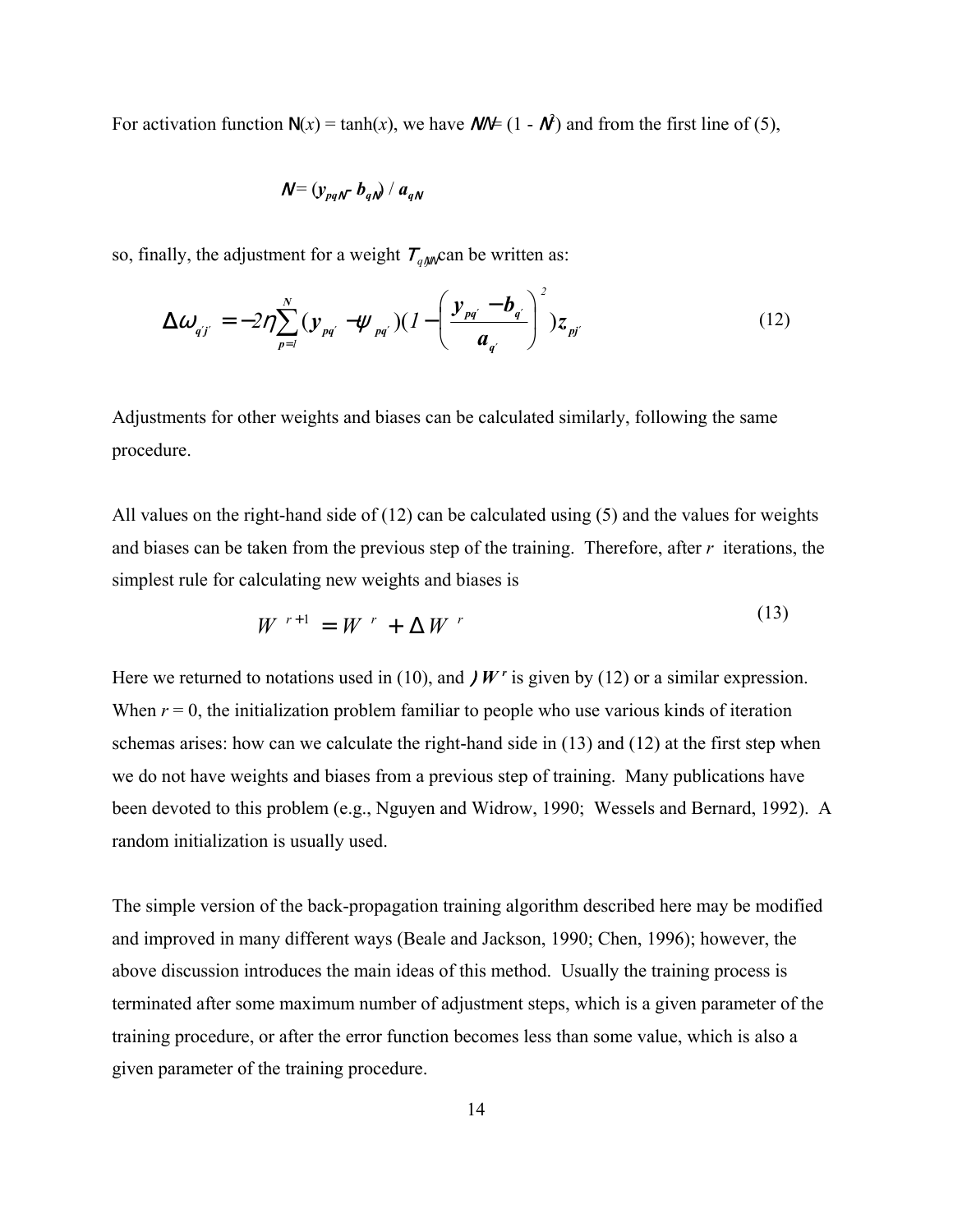Here, in the conclusion of this section, several main properties of NNs are presented which make them a very suitable generic tool for nonlinear mapping (and, therefore, for fast parameterization of physics). Some of these properties have been illustrated above, others are described in the literature.

- < NNs are able to accurately approximate complicated nonlinear input/output relationships (any continuous nonlinear mapping).
- < While training the NN is often time consuming, its application is not. After the training is finished (it is usually performed only once), each application of the trained NN is an estimation of (5) with known weights and biases which is practically instantaneous (several tens of floating point additions and multiplications).
- < NNs are analytically differentiable.
- < NNs are well-suited for parallel processing (Cheng, 1996) (all neurons in the same layer are completely independent and can be evaluated simultaneously).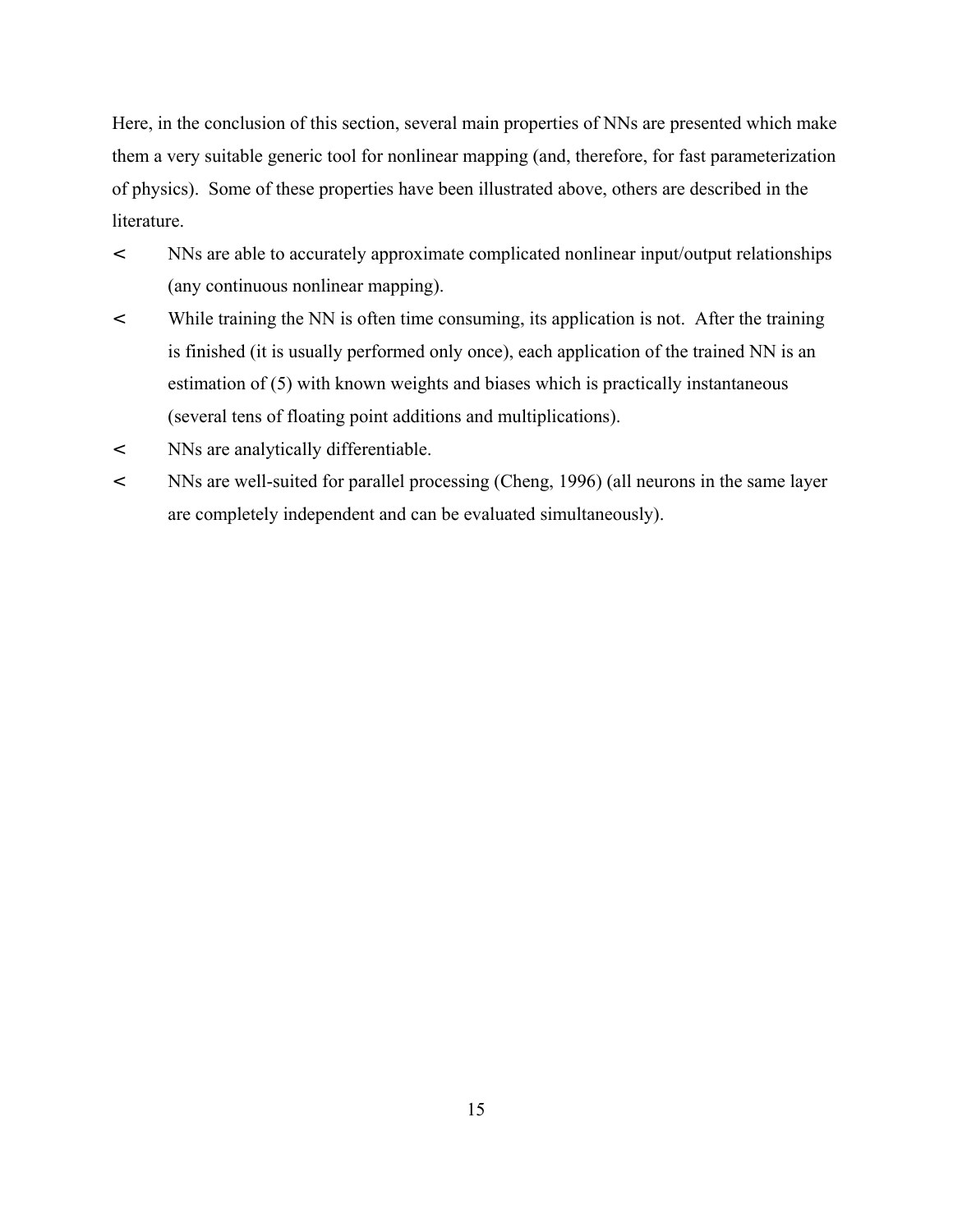### **3. Oceanic and Wave Applications**

**3.1 Application of neural networks for efficient calculation of sea water density or salinity from the UNESCO equation of state** 

Here we apply a NN technique to two related problems of fast calculation of physics in oceanic modeling and data assimilation. (i) In most ocean models, the UNESCO International Equation of State for Seawater (e.g., UNESCO, 1981) (UES) is used for the calculation of the density at each point of a 3-D grid using a relatively small time step. The frequency of updating the density depends on specifics of the model. For example, if the model explicitly describes external waves, the time step for recalculating the density should not be more than several times larger than the global time step. Hence, for high-resolution models, the solution of this equation consumes a significant part of the overall computation time. (ii) In the data assimilation process, assimilation of temperature only in ocean models which employ the full equation of state, without making corresponding adjustments to salinity can lead to problems of gravitational instabilities (Woodgate 1998, Chalikov et al. 1998). To adjust the salinity, we need to calculate the salinity from UES as a function of temperature, density and depth (or pressure), i.e. solve an inverse problem in many points. Numerical inversion of the UES is an iterative procedure which can consume several orders of magnitude more time than solving of the UES itself.

The UES for sea water gives the following expression for the density anomaly  $\tau_p$  (kg/m<sup>3</sup>) as described by Foffonoff and Millard (1983),

$$
\delta_{\rho}(T, S, P) = \rho(T, S, P) - 1000
$$
\n
$$
\rho(T, S, P) = \frac{\rho(T, S, 0)}{1 - \frac{P}{K(T, S, P)}}
$$
\n(14)

where D is the density of seawater in kg/m<sup>3</sup>, T is the temperature in  $\mathrm{C}$ , S is the salinity in psu, *P* is the pressure, and *K*(*T,S,P*) is a bulk modulus.

The UES (14) is empirically based and given over a three-dimensional domain for  $D = \{-2 < T\}$  $<$  40°C, 0  $<$  *S* < 40 psu, and 0  $<$  *P* < 10000 decibars}. This domain represents all possible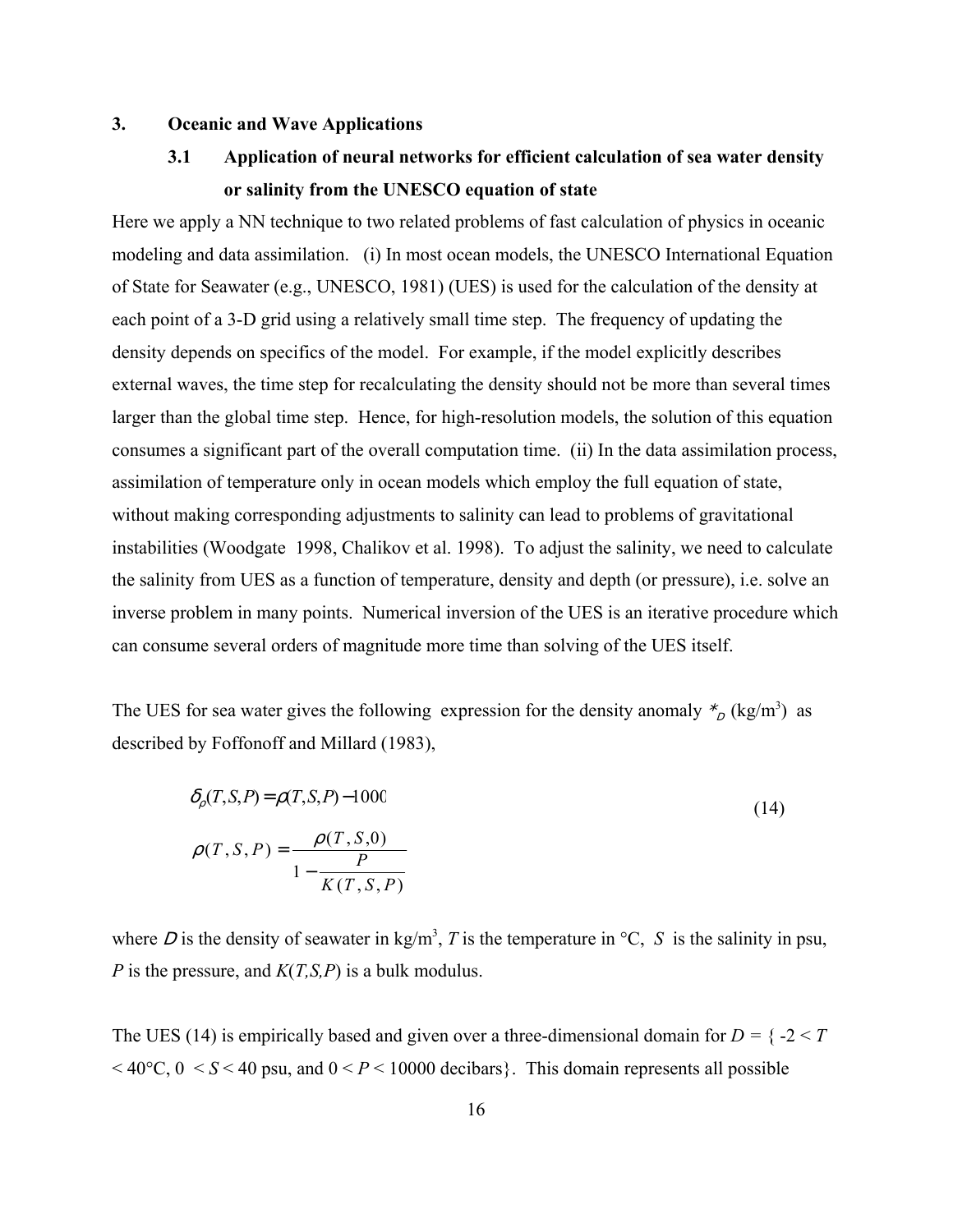combinations of *T, S,* and *P* which are encountered globally. Mathematically, the functions  $\Delta(T, S, 0)$  and  $K(T, S, P)$  are represented by multidimensional polynomials and, as a result, the density (14) is a ratio of two, three-dimensional polynomials which contain more than 40 parameters.

The UES has several drawbacks when it is applied in the context of ocean modelling. First is its cumbersome form. In most ocean models, the UES, if it is used for calculating the density, is estimated at each point of a three-dimensional grid for each time step. For high-resolution models, the solution of this equation consumes a significant part (up to 40%) of the overall computation time. Second, in spite of the fact that this equation is accurate and smooth enough for density itself, its first derivative is locally non-monotonic because eq. (14) is constructed using high order polynomials and because it has poles (zeros of the polynomial in denominator). Third, it is not a simple matter using the UES, to obtain solutions for salinity since this solution represents an inverse dependence.

The UES determines the density field from observed temperature, salinity, and pressure to within a standard error of approximately 0.009 kg m<sup>-3</sup>; however, due to variations in the composition of dissolved salts, the uncertainty in the density of natural seawater is of the order of 0.05 kg  $m<sup>3</sup>$ (Apel, 1987). The UES is usually applied in numerical models in combination with an approximate hydrostatic pressure - depth relationship of the following form:

$$
P = " \mathcal{Q}(T, S, 0) g Z \tag{15}
$$

where *g* is the acceleration of gravity. This linear approximation neglects the dependence of *g* on latitude and the nonlinear terms in the dependence of *Z* on *P* (Foffonoff and Millard, 1983) which introduce additional uncertainties in the calculation of  $\alpha(T,S,Z)$  of about 0.05 - 0.1 kg m<sup>-3</sup>.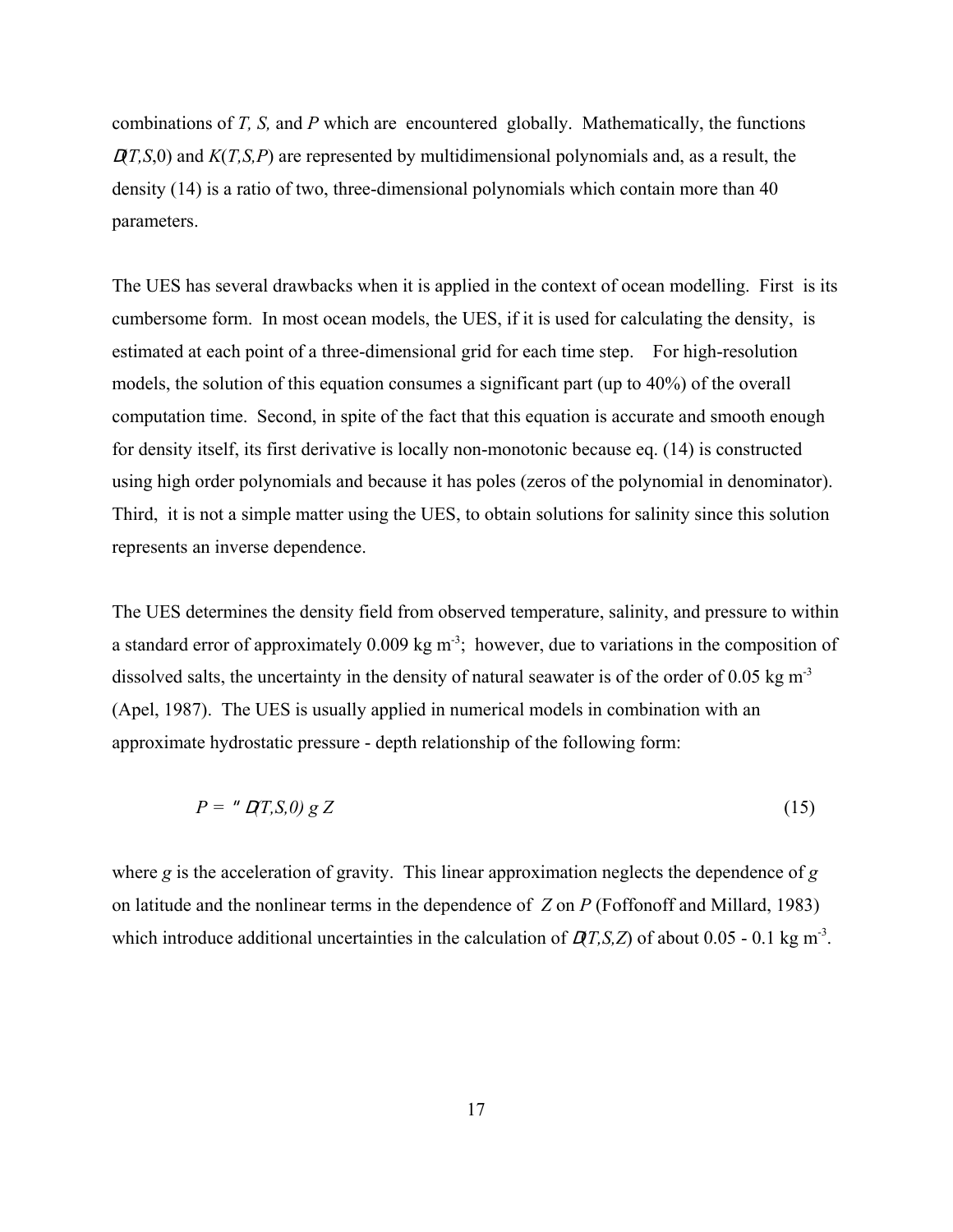

Figure 4. Schematic representation of NN parameterizations for the density and salinity of sea water.

Taking these uncertainties into account, the accuracy of the NN parameterization for density is expected to be  $\#$  0.1 kg m<sup>-3</sup>, and the accuracy of the NN parameterization for salinity expressed in terms of density to be  $\#$  0.1 kg m<sup>-3</sup>.

The UES defines two relationships (second relationship for salinity through inversion),

$$
D = D(T, S, Z) \tag{16.3}
$$

$$
S = S(T, \mathcal{Q}Z) \tag{16.b}
$$

which are continuous mappings (degenerated mappings because one dimensional vectors are on the left). As we learned from the previous sections the NN technique can be applied to approximate these mappings (see also Krasnopolsky et al 2000a). To create a training set for these NN parameterizations, in the three-dimensional domain *D* (see above), 4,000 points  $(T_i, S_i, Z_i)$  were generated. The UES was used to estimate the density of seawater,  $D_i$ , for each point. This simulated data set  $\{D_i, T_i, S_i, Z_i\}$  was used as a proxy for experimental data in order to train the NNs to extract density and salinity. Two expressions were obtained (see also Fig. 4):

$$
D = D_{NN}(T, S, Z) \tag{17.3}
$$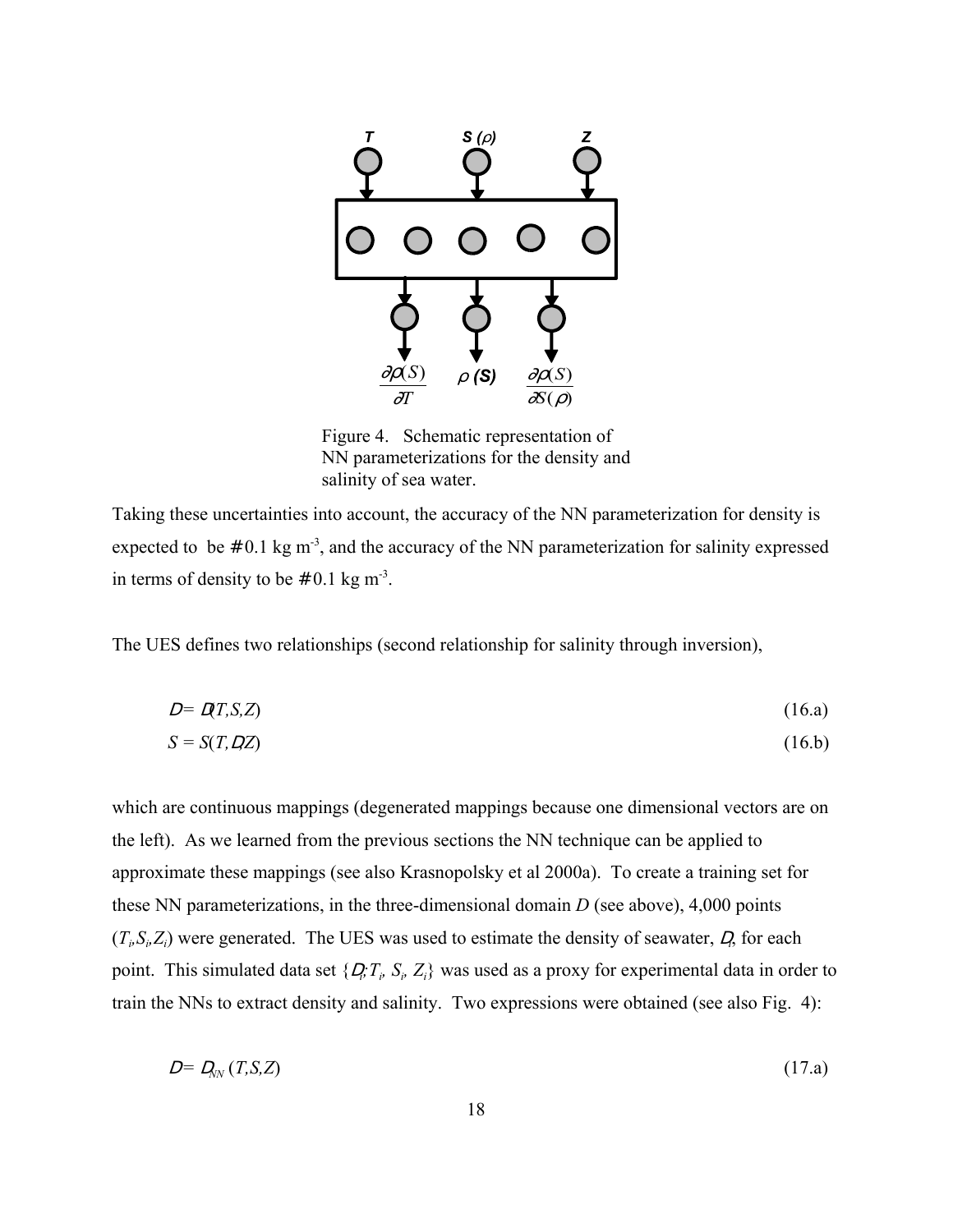$$
S = S_{NN}(T, QZ) \tag{17.6}
$$

where both  $D_{NN}$  and  $S_{NN}$  are expressed by eq. (5).

To evaluate the accuracy of the NN approximation (17), 16,000 points were generated within the domain *D*. The expression (14) for the UES, and the NN which was trained to extract density, <sup>D</sup>*NN*(*T,S,Z*) (17.a) were used to obtain separate estimates for the density of sea water, and then the results obtained from each were compared. These comparisons are presented in Tables 1 and 2 below. Table 1 shows statistics for the density anomaly,  $* = \mathcal{Q}(\mathcal{T}, \mathcal{S}, \mathcal{Z}) - 1000$ , for seawater, generated by the UES, and by the NN (17.a). Table 2 shows several statistical measures of the differences between the UES and the NN estimates for density. In terms of the bias and the RMS differences, the NN results for density clearly satisfy the criterion mentioned above; both the bias and the RMS values do not exceed the uncertainties indicated there, and are less than 0.1  $kg \, \text{m}^{-3}$ .

**Table 1.** Statistics for the density anomaly  $* = \mathcal{Q}(T, S, Z) - 1000$ . Minimum, maximum, and mean values together with the standard deviations  $F_*$  are shown (kg m<sup>-3</sup>).

| <b>Expression</b> | Min $*$ | $Max$ * | Mean * | F.    |
|-------------------|---------|---------|--------|-------|
| UES $(14)$        | $-2.26$ | 56.58   | 27.16  | 11 02 |
| NN(17.a)          | $-1.80$ | 55.95   | 27.16  | 11 02 |

**Table 2.** Minimum, maximum, and mean differences (i.e., the biases),  $g = D_{UES} - D_{NN}$ , and the RMS differences, all expressed in kg m<sup>-3</sup>.

| Min $q$ | Max $q$ | <b>Bias</b> | <b>RMS</b> |
|---------|---------|-------------|------------|
| $-0.62$ | 0.63    | 0.00        | 0.06       |

To further evaluate the accuracy of the NN-derived densities, the partial derivatives of density with respect to temperature, salinity, and depth were calculated, recognizing the fact that any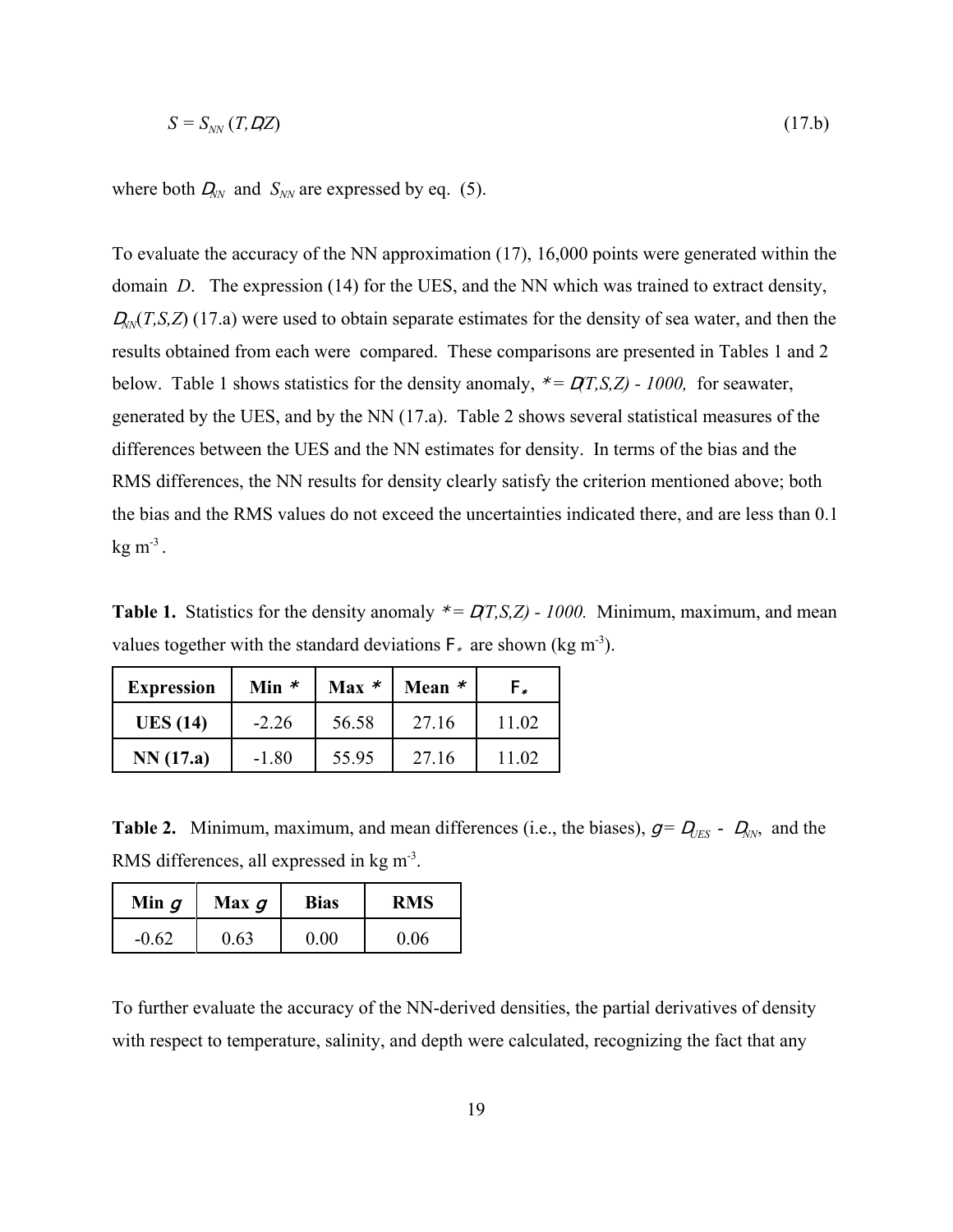errors in the NN approximation will be amplified in the process of taking first differences. To estimate the deviations of the NN-obtained estimates from those obtained using the UES, the partial derivatives of density were calculated using UES (14) and the NN (17.a) representation (see eq. (6) in the Section 2) for the same 16,000 points. They were then compared as before. Table 3 summarizes the results which have been normalized by dividing the biases and RMS differences by the absolute mean values of the corresponding derivatives. The results show that the NN representation (17.a) produces derivatives of density which are similar to those obtained from the UES (14). The largest differences occur with respect to temperature but even in this case they do not exceed 5%.

**Table 3.** Differences for the normalized biases and RMS values for the derivatives of seawater density with respect to temperature, salinity, and depth.

| <b>Derivatives</b> | <b>Normalized Bias</b> | <b>Normalized RMS Differences</b> |
|--------------------|------------------------|-----------------------------------|
| ND/NT              | 0.008                  | 0.048                             |
| <b>MDY NSI</b>     | 0.001                  | 0.016                             |
| ND/NZ.             | 0.000                  | 0.001                             |

To evaluate the errors in using the NN approach to estimate the salinity, we used the same 16,000 points ( $D_i$ ,  $T_i$ ,  $S_i$ ,  $Z_i$ ) which were used for estimating the density. Initially, the NN for  $S_{NN}$ (17.b) was applied to calculate a new salinity,  $s_i$ , using the corresponding values  $(T_i, D_i, Z_i)$ . Then the differences  $(S_i - s_i)$  were utilized to estimate the accuracy of the NN-derived salinities (first line in Table 4). To further evaluate the quality of the NN-derived salinities, the UES was applied again, this time to the triad  $(T_i, s_i, Z_i)$  to recalculate the density of seawater,  $D\gamma$  If the NN-obtained values for salinity were perfect, then the density, *DN*<sub>*i*</sub> would be equal to *D<sub>i</sub>*. The differences between these two values,  $(D_i - D/N)$ , were then used to further estimate the accuracy of the salinity-trained NN in terms of the density (second line in Table 4).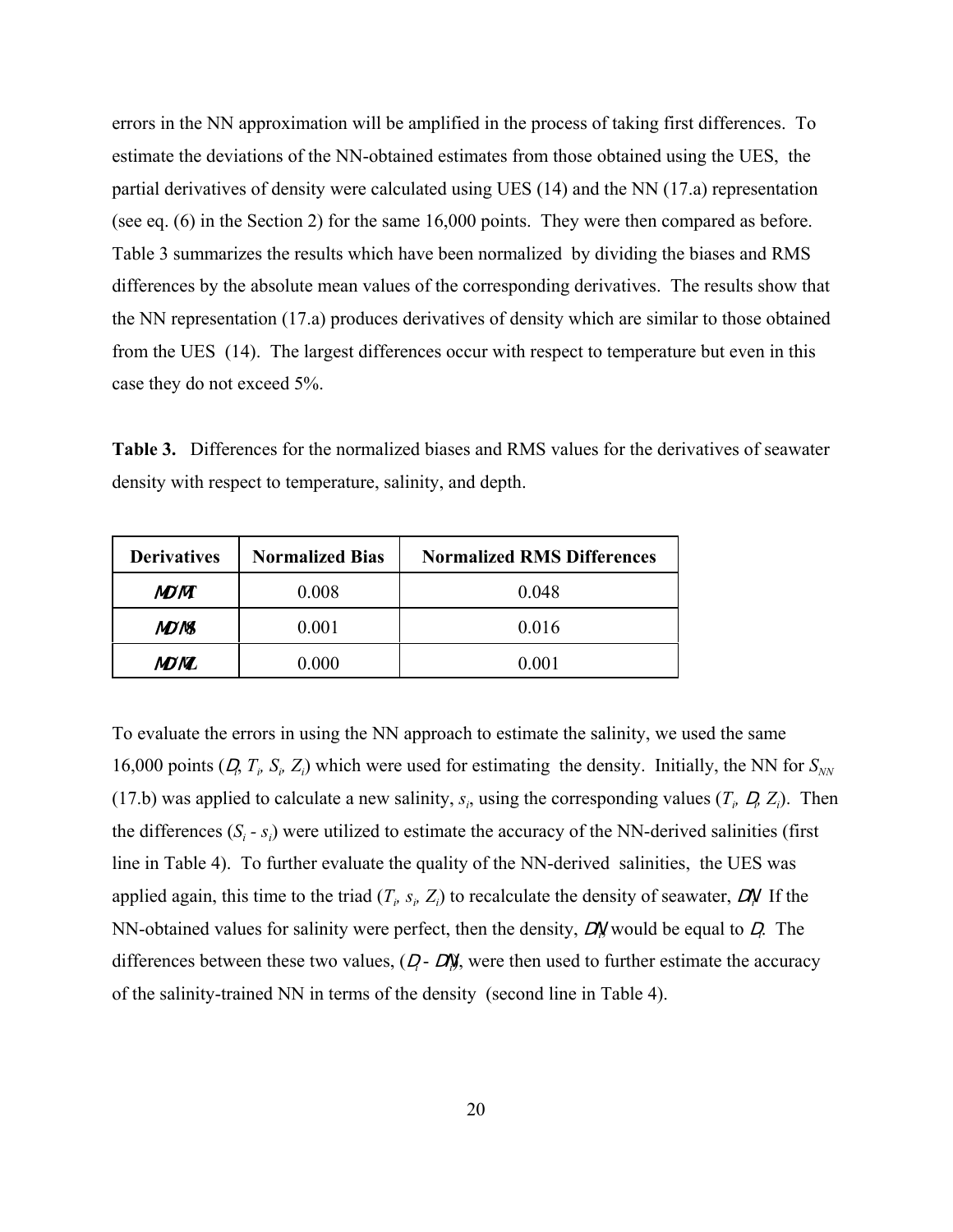| Units                         | Min error | Max error | <b>Mean error</b> | <b>RMS</b> error |
|-------------------------------|-----------|-----------|-------------------|------------------|
| psu                           | $-0.33$   | 0.85      | 0.00              | 0.10             |
| $\mathrm{Kg} \mathrm{m}^{-3}$ | $-0.27$   |           | 0.00              | $0.08\,$         |

**Table 4.** Accuracies of the salinities estimated by the NN in terms of salinity and density. Minimum, maximum, and mean errors together with the RMS errors are presented.

Table 4 shows that the NN estimates of salinity (17.b) have an RMS error of 0.1 psu. In terms of the related error in density, this accuracy corresponds to an RMS error of 0.08 kg  $m<sup>3</sup>$ , which again does not exceed the uncertainties discussed above.

A substantial additional acceleration of calculations may be achieved by use of differential increments of density, temperature, and salinity. Hence, we extend our approach to estimate these quantities also. Additionally, an efficient way of substantially reducing the computational burden is to replace the calculations of density *per se* by calculations of its total differential

$$
\Delta \rho = \frac{\partial \rho}{\partial T} \Delta T + \frac{\partial \rho}{\partial S} \Delta S \tag{18}
$$

where  ${}^{\alpha}T$  and  ${}^{\alpha}S$  are increments of *T* and *S*, MD/MT, and MD/MS are functions of *T*, *S*, and *z*, where *z* is usually constant. Because the increments ª*T* and ª*S* are usually small, accuracy requirements in this case are not stringent. As a result, these terms can be represented at fixed depths by loworder NN approximation. As a precaution, however, it may be advisable to recalculate the densities and its derivatives periodically, using the exact form or NN approximation of the UES, to update the estimated values obtained using (18).

As we already pointed out, the derivatives  $MD/M$  and  $MD/NS$  can be accurately calculated from the NN  $D_{NN}$ , eq. (17.a), using eq. (6) (see also Fig. 4). Equation (18) can be reduced to

$$
\Delta \rho = \frac{\partial \rho_{NN}}{\partial T} \Delta T + \frac{\partial \rho_{NN}}{\partial S} \Delta S \tag{19}
$$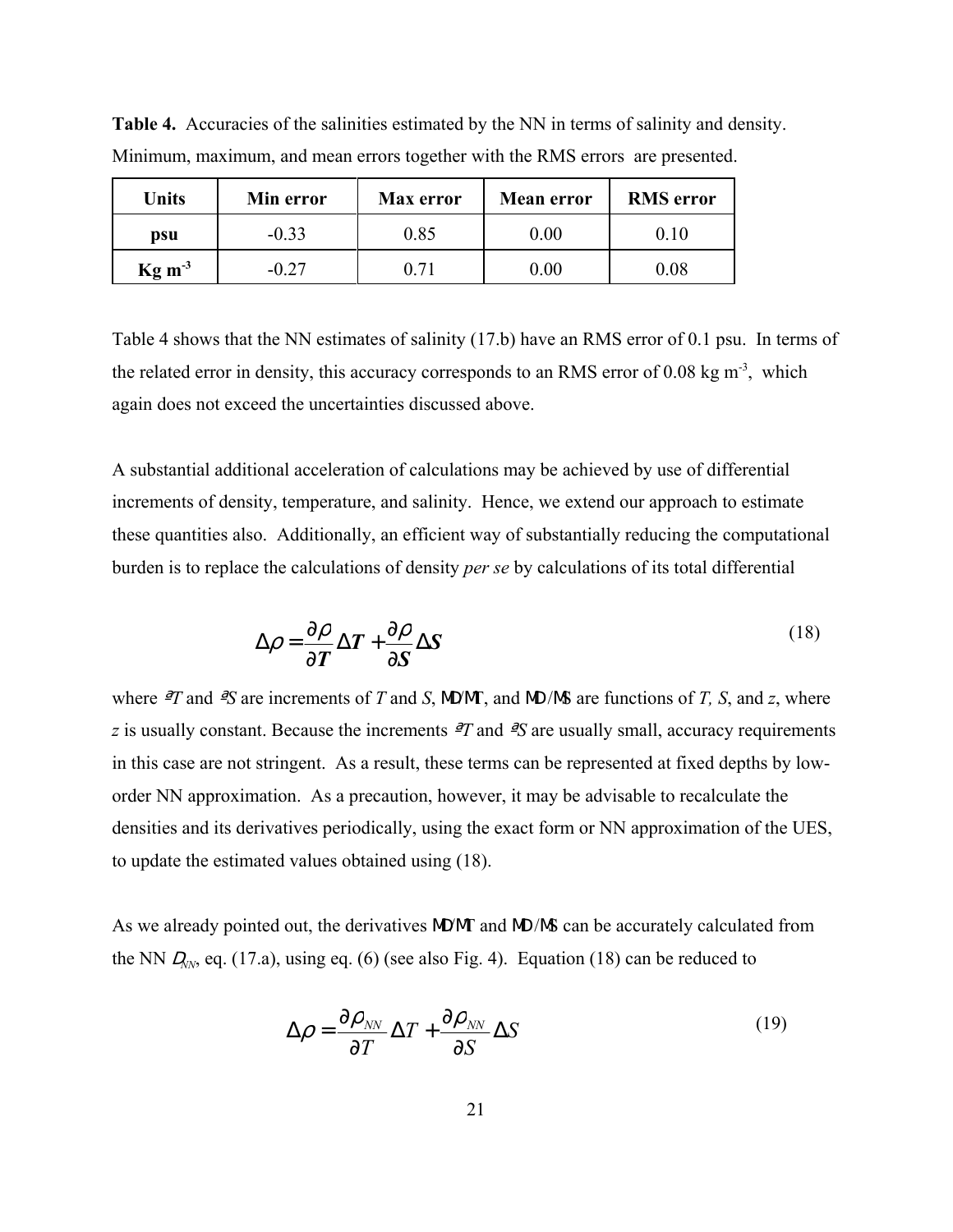This use of NN and its derivatives has been shown to accelerate model performance significantly. Statistics which compare this NN with the derivatives calculated using the UES are presented in Table 4. Table 5 estimates an absolute accuracy in calculating *a*D from equation (19), as compared with  $\alpha D$  calculated using UES with the same  $\alpha T$  and  $\alpha S$ . In this case bias is negligible and the RMSE  $\leq$  0.5%. Fig. 5 shows that using eq. (19) the calculations may be accelerated

**Table 5.** Mean, standard deviation (F), and mean differences (i.e., biases) and the standard deviations (SD) for the differences for *a* D calculated using eq. (19) with  $aT = 0.1$  and  $aS = 0.1$ 

|         | Mean  |       | <b>Bias</b> | SD     |
|---------|-------|-------|-------------|--------|
| $a_{D}$ | 0.052 | ገ በ12 | $-0.00001$  | 0.0002 |



Figure 5. Error in the density as a function of computational gain when eq. (19) is used for density calculations.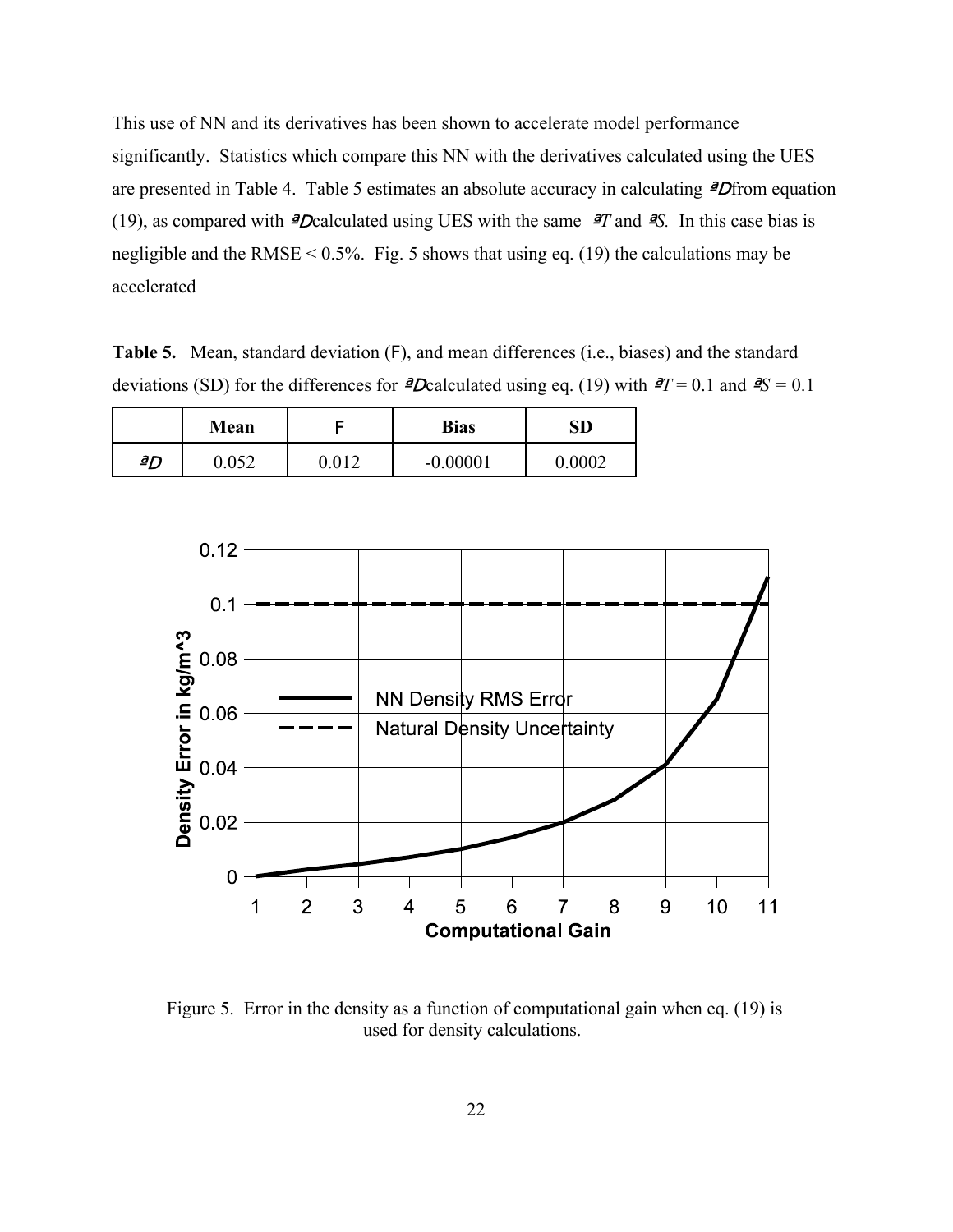about 10 times with the error in the density calculations not exceeding the natural uncertainty 0.1  $kg/m<sup>3</sup>$ .

Finally, we accepted the following scheme for calculating the density. At the beginning of each run of the model, the density and its derivatives are calculated using the NN approximation. Then for each time step assigned for updating the density, the density increment values are calculated using Eq. (19), with the initial density and its derivatives kept unchanged. The frequency of updating (recalculating) the density and its derivatives depends on specific properties of the model and region to which the model is applied. For the global version of the NCEP ocean model with the horizontal resolution of about 80 km the density and its derivatives are updated once per 90 time integration steps of the external mode (i.e., every 180 min). This updating period may probably be enlarged, but the current 90 time steps period already decreases expenses for density calculations about 10 times.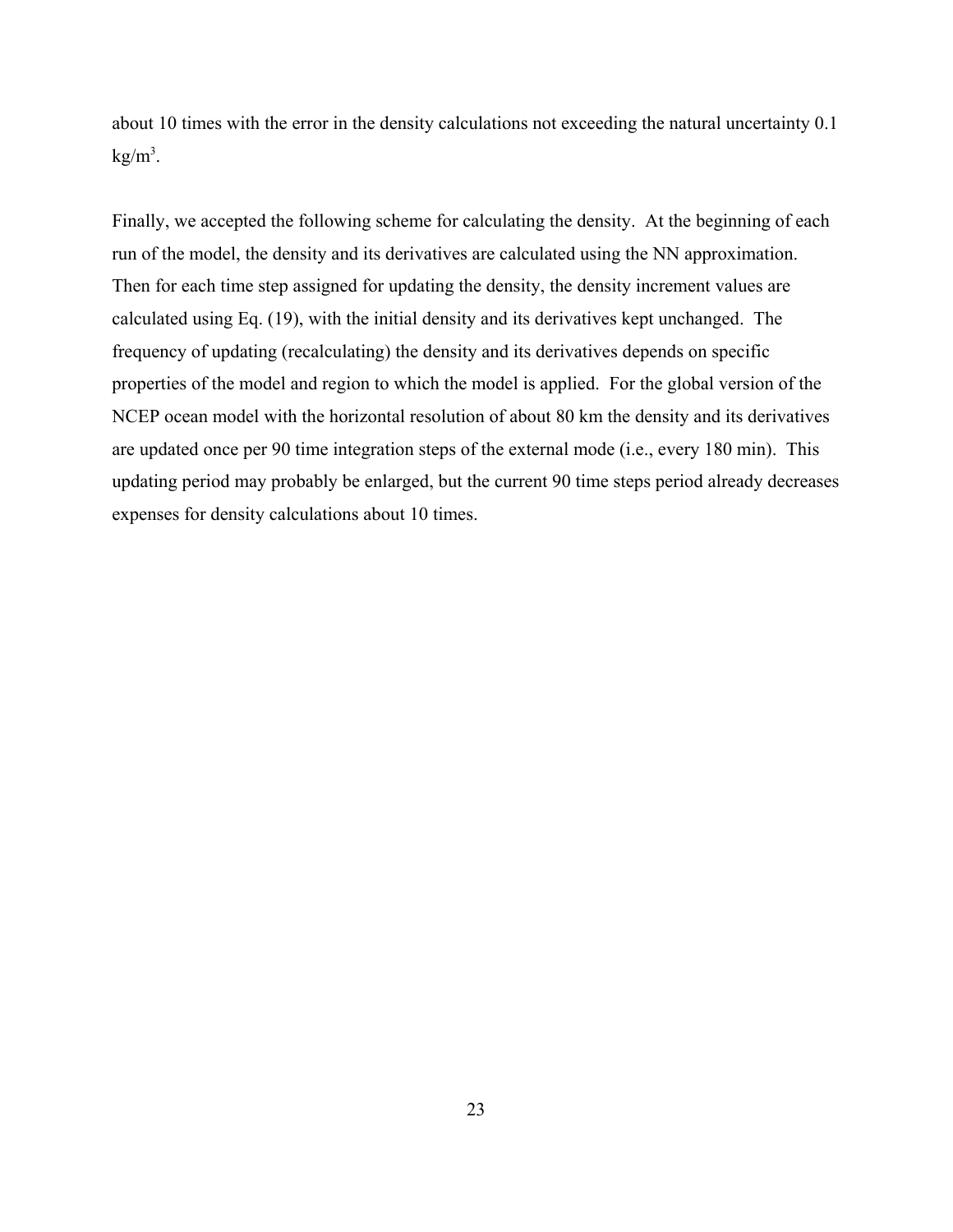# **3.2 A Neural Network Approximation for Nonlinear Interactions in Wind Wave Models.**

Ocean wind wave modeling for hindcast and forecast purposes has been at the center of interest for many decades. Numerical prediction models are generally based on a form of the spectral energy or action balance equation

$$
\frac{DF}{Dt} = S_{in} + S_{nl} + S_{ds} + \cdots,
$$
\n(20)

where *F* is the spectrum,  $S_{in}$  is the input source term,  $S_{ni}$  is the nonlinear interaction source term, *Sds* is the dissipation or 'whitecapping' source term, and **…** represents additional (shallow water) source terms. The JONSWAP study (Hasselman et al 1973) identified the active role of the nonlinear interactions in wave growth. The SWAMP study (SWAMP Group 1985) then identified the need for explicit modeling of  $S<sub>n</sub>$  in wave models. State-of-the-art or so-called third generation wave models therefore explicitly model this source term.

In its full form (e.g., Hasselmann and Hasselmann 1985), the calculation of the interactions  $S_{nl}$ requires the integration of a six-dimensional Bolzmann integral:

$$
S_{nl}(\vec{k}_4) = T \otimes F(\vec{k}) =
$$
  
\n
$$
= \omega_4 \int G(\vec{k}_1, \vec{k}_2, \vec{k}_3, \vec{k}_4) \cdot \delta(\vec{k}_1 + \vec{k}_2 - \vec{k}_3 - \vec{k}_4) \cdot \delta(\omega_1 + \omega_2 - \omega_3 - \omega_4)
$$
  
\n
$$
\times [n_1 \cdot n_3 \cdot (n_4 - n_2) + n_2 \cdot n_4 \cdot (n_3 - n_1)] d\vec{k}_1 d\vec{k}_2 d\vec{k}_3
$$
  
\n
$$
n(\vec{k}) = \frac{F(\vec{k})}{\omega}; \qquad \omega^2 = g \cdot k \cdot \tanh(kh)
$$
 (21)

with the complicated coupling coefficient *G* which contains moving singularities (K. Hasselmann 1963). This integration requires roughly  $10<sup>3</sup>$  to  $10<sup>4</sup>$  times more computational effort than all other aspects of the wave model combined. Present operational constraints require that the computational effort for the estimation of  $S_n$  should be of the same order of magnitude as the remainder of the wave model. This requirement was met with the development of the Discrete Interaction Approximation (DIA, Hasselmann et al 1985). The development of the DIA allowed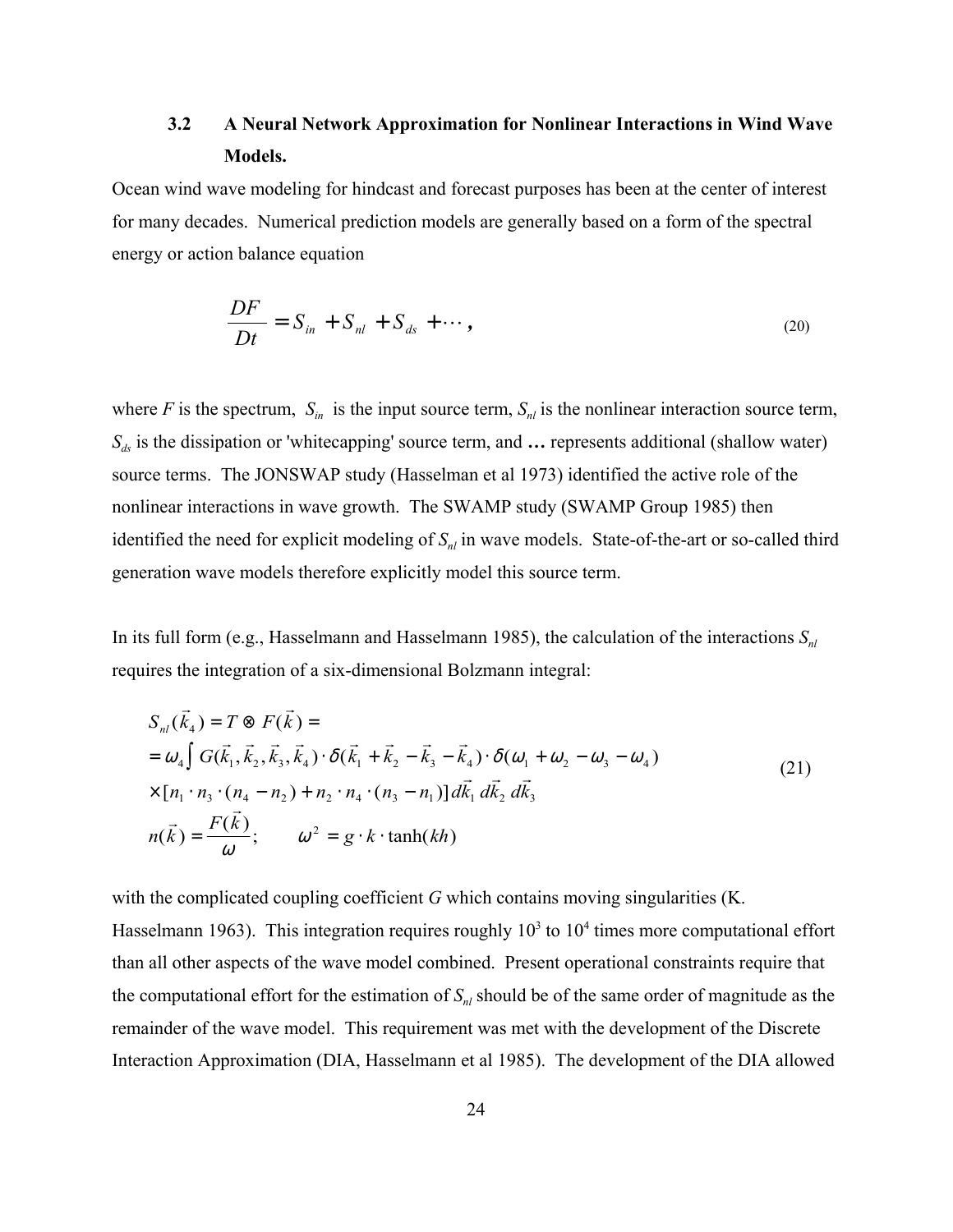for the successful development of the first third-generation wave model WAM (WAMDI Group 1988, Komen et al. 1994). More than a decade of experience with the WAM model and its derivatives have identified shortcomings of the DIA. The DIA tends to unrealistically increase the directional width of spectra, has a systematic spurious impact on the shape of the spectrum near the spectral peak frequency, and has a much too strong signature at high frequencies. In present third generation wave models, these deficiencies can be countered at least in part by the dissipation source term  $S_{ds}$ , which is generally used for tuning energy balance in the equation (20). Although this approach gives good results, it is counterproductive, because it prohibits development of dissipation source terms based on solid physical considerations. With our increased understanding in the physics of wave generation and dissipation, this becomes an even bigger obstacle for the further development of third-generation wave models.

Considering the above, it is of crucial importance for the development of third generation wave models to develop *an economical yet accurate approximation* for  $S_{nl}$ . Here, we explore a Neural Network Interaction Approximation (NNIA) to achieve this goal (see also Krasnopolsky et al 2000b). NNs can be applied here because the nonlinear interaction (21) is essentially a nonlinear mapping (symbolically represented in eq. (21) by *T*) which relates two vectors (2-D fields in this case). Thus, the nonlinear interaction source term can be considered as a nonlinear mapping between a continuous source term  $S<sub>nl</sub>$  and a continuous spectrum  $F$ 

$$
S_{nl} = T(F) \tag{22}
$$

where *T* is the exact nonlinear operator given by the full Bolzmann interaction integral (21) (Hasselmann and Hasselmann 1985, Resio and Perrie 1991). Discretization of *S* and *F* (as is necessary in any numerical approach) reduces (22) to continuous mapping of two vectors of finite dimensions. Modern high resolution wind wave models use descretization on a two dimensional grid which leads to dimensions of *S* and *F* vectors of order of *N* > 600 ((Tolman 1999). It seems unreasonable to develop a NN approximation of such a high dimensionality (more than 600 inputs and outputs). Moreover, such a NN will be grid dependent.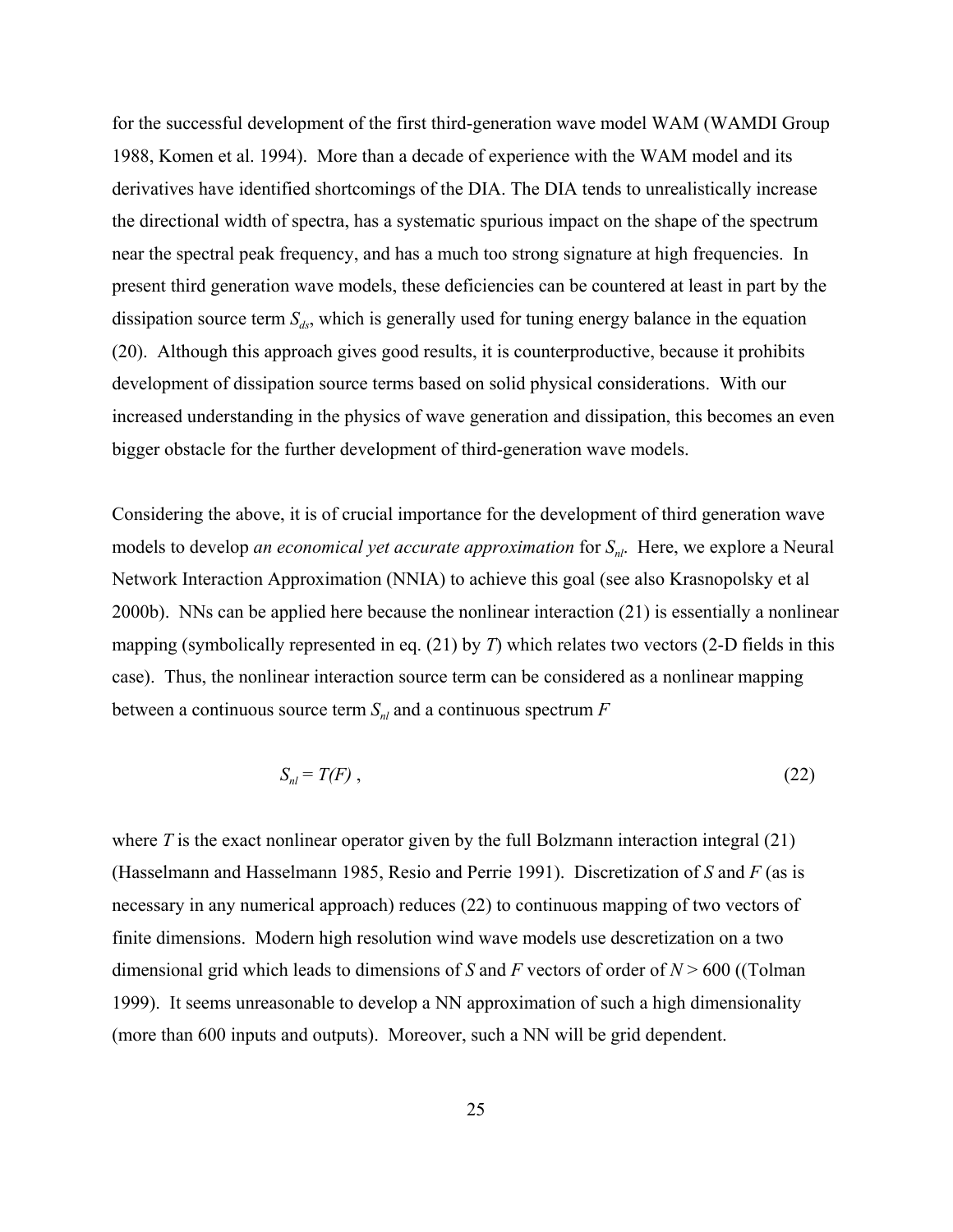In order to reduce dimensionality of the NN and convert the mapping (22) to a continuous mapping of two finite vectors independent on the actual spectral discretization, the spectrum *F* and source function  $S_{nl}$  are expanded using systems of two-dimensional functions each of which ( $M$  and  $Q_q$ ) creates a complete and orthogonal two-dimensional basis

$$
F \approx \sum_{i=1}^{n} x_i \Phi_i, \quad S_{nl} \approx \sum_{q=1}^{m} y_q \Psi_q,
$$
 (23)

where for  $x_i$  and  $y_q$  we have

$$
x_i = \iint F\Phi_i, \quad y_q = \iint S_{nl} \Psi_q \tag{24}
$$

where the double integral identifies integration over the spectral space. Because both sets of basis functions  $\{M\}_{i=1,\dots,n}$  and  $\{Q_q\}_{q=1,\dots,m}$  are complete, increasing *n* and *m* in (23) improves the accuracy of approximation, and any spectrum  $F$  and source function  $S<sub>n</sub>$  can be approximated by (23) with a required accuracy. Substituting (23) into Eq. (22) we can get

$$
Y = T(X), \tag{25}
$$

which represents a continuous mapping of the finite vectors  $X O U^n$  and  $Y O U^m$ , and where *T* still represents the full nonlinear interaction operator. As described in the previous section, this operator can be approximated with a NN with *n* inputs and *m* outputs and *k* neurons in the hidden layer

$$
Y = T_{NN}(X) \tag{26}
$$

The accuracy of this approximation  $(T_{NN})$  is determined by *k*, and can generally be improved by increasing *k* (see Section 2 above).

To train the NN approximation  $T_{NN}$  of *T*, a training set has to be created which consists of pairs of vectors *X* and *Y*. To create this training set, a representative set of spectra  $F_p$  has to be generated with corresponding (exact) interactions  $S_{nl,p}$  using eq. (21). For each pair *(F, S<sub>nl</sub>)<sub>p</sub>*, the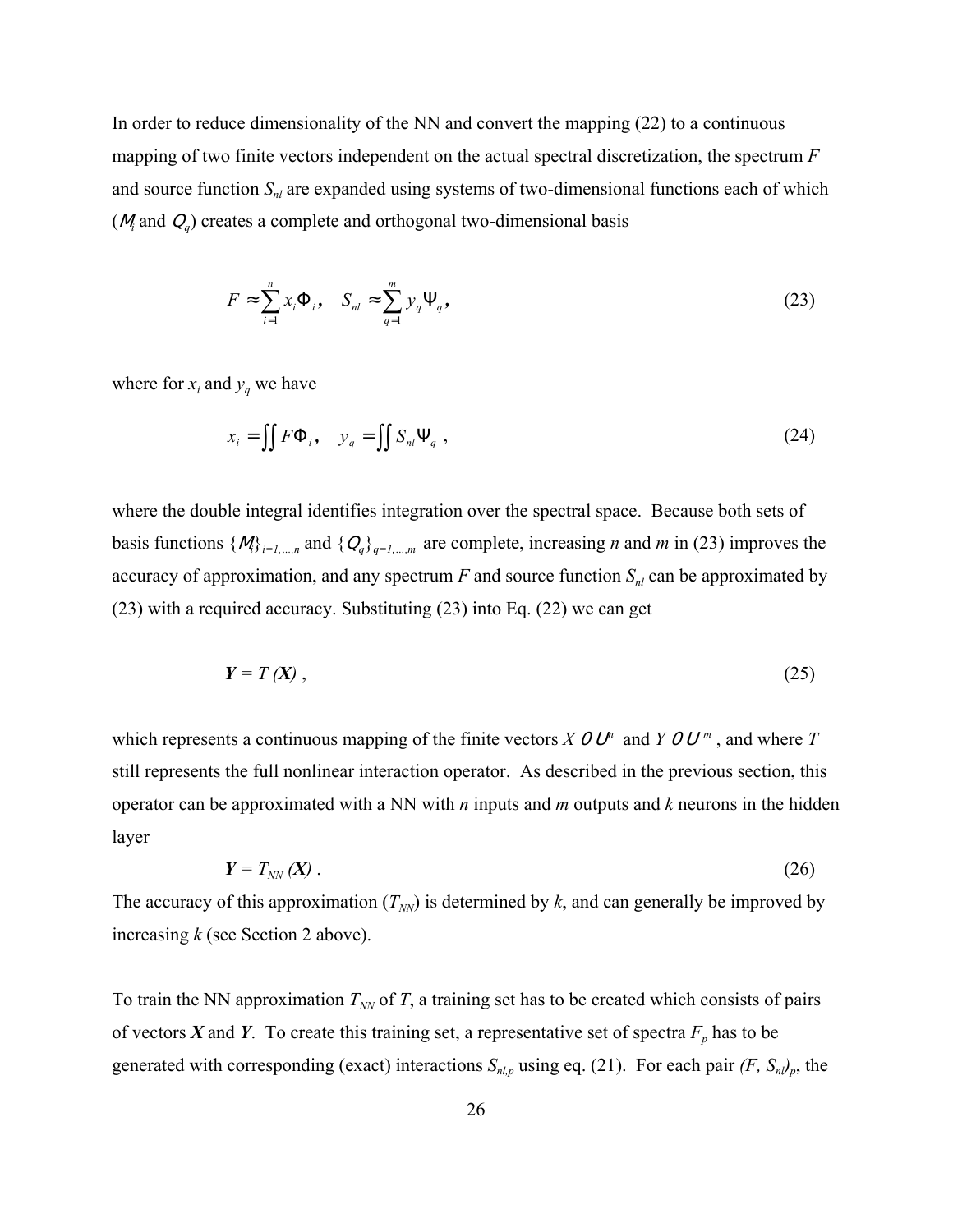corresponding vectors  $(X, Y)$ <sub>p</sub> are determined using eq. (24). These pairs of vectors are then used to train the NN to obtain  $T_{NN}$ .

After  $T_{NN}$  has been obtained by training, the resulting NN Interaction Approximation (NNIA) algorithm consists of three steps :

- Decompose the input spectrum,  $F$ , by applying Eq. (24) to calculate  $X$ .
- Estimate *Y* from *X* using Eq. (26).
- **Example 3** Compose the output source function,  $S_{nb}$  from *Y* using Eq. (23).

A graphical representation of the NNIA algorithm is shown in Fig. 6.



Figure 6. Graphical representation of the NNIA algorithm.

The above describes the general procedure for developing an NNIA. Development of an actual NNIA requires the following steps:

- $\leq$  Select basis functions *M* and *Q<sub>q</sub>* and the number of each *(n,m)*.
- < Design a NN topology (number of neurons *k*).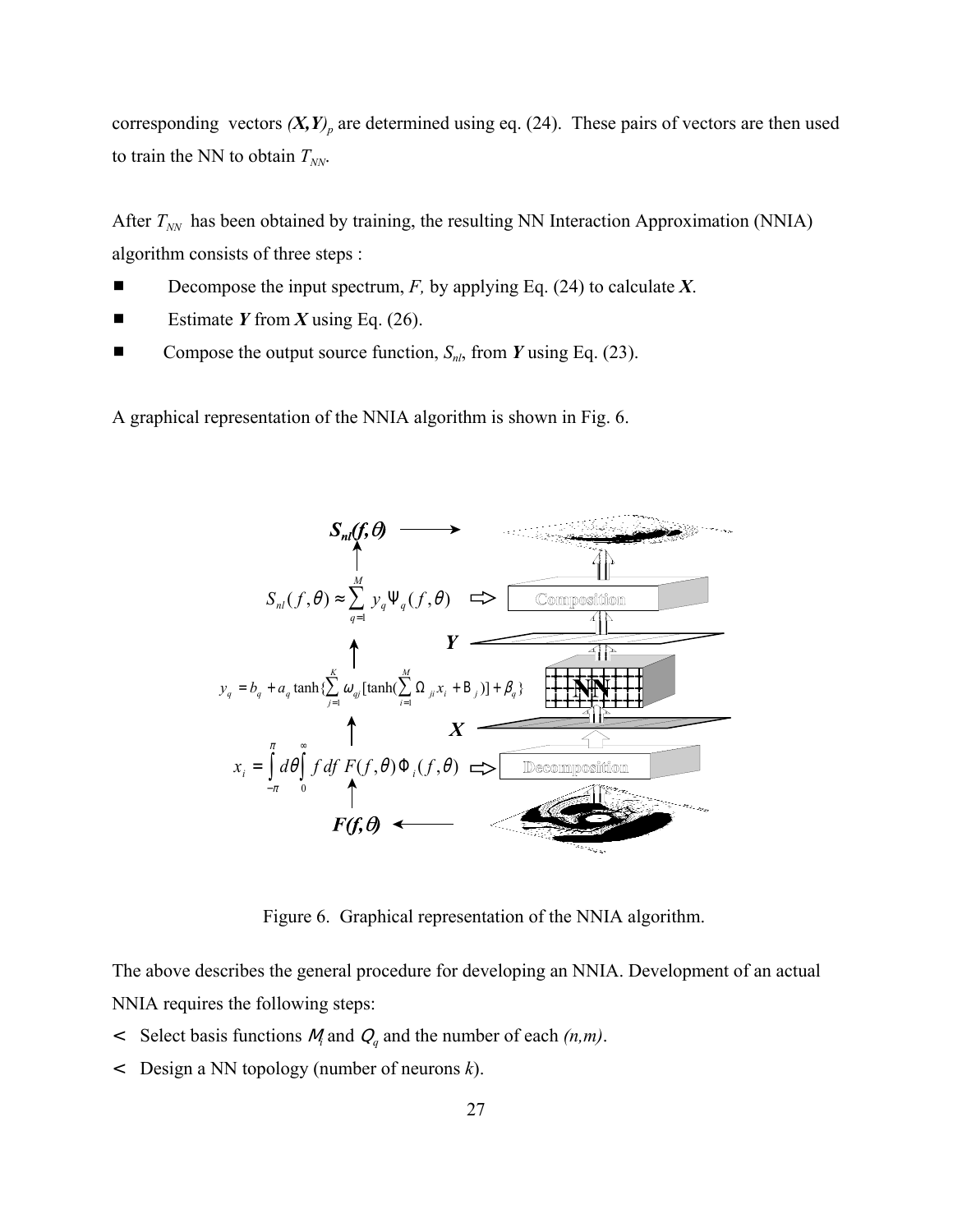- < Construct a representative training set.
- < Select training strategies.

The first three points all have a significant impact on both accuracy and economy of a NNIA. Unfortunately, there is no pre-defined way to tackle these issues as mentioned in section 2. It is therefore unavoidable that the development of a NNIA involves many iterations. The first requirement of an NNIA to be potentially useful in operational wave modeling, is that the exact interactions  $S<sub>nl</sub>$  are closely reproduced for computational costs comparable to that of the DIA. The following shows the potential of this approach with the design of a simple ad-hoc NNIA.

To address the basic feasibility of a NNIA, we have considered an NNIA to estimate the nonlinear interactions  $S<sub>n</sub>/(f, 2)$  as a function of frequency f and direction 2 from the corresponding spectrum  $F(f, 2)$ . We first also consider deep water only. To train and test this NNIA, we used a set of about 20,000 simulated realistic spectra for *F(f,*2*)*, and the corresponding exact estimates of  $S<sub>n</sub>$ (*f, 2*) (Van Vledder et al 2000). Simulation has been performed using a generator that calculated a spectral function as a composition of several Pierson-Moskowitz (1964) spectra for different peak frequencies each peak oriented randomly in [0,2B] interval. Comparison of simulated spectra with spectra simulated by the WAVEWATCH model (Tolman 1999, Tolman and Chalikov 1996) shows that this approach allowed us to simulate reasonably realistic and complicated spectra describing a broad range of wave systems. Spectra with four peaks were used in calculations below. Separate data sets have been generated for training and validation.

As is common in parametric spectral descriptions, we choose separable basis functions where frequency and angular dependence are separated. For M this implies:

$$
\Phi_i(f,\theta) \Rightarrow \Phi_{ij} = \phi_{f,i}(f)\phi_{\theta,j}(\theta)
$$
\n(27)

A similar separation is used for  $Q_q$ . Considering the strongly suppressed behavior of *F* and  $S_{nl}$ for *f* 6 0, and the exponentially decreasing asymptotic for *f* <sup>6</sup> 4, generalized Laguerre's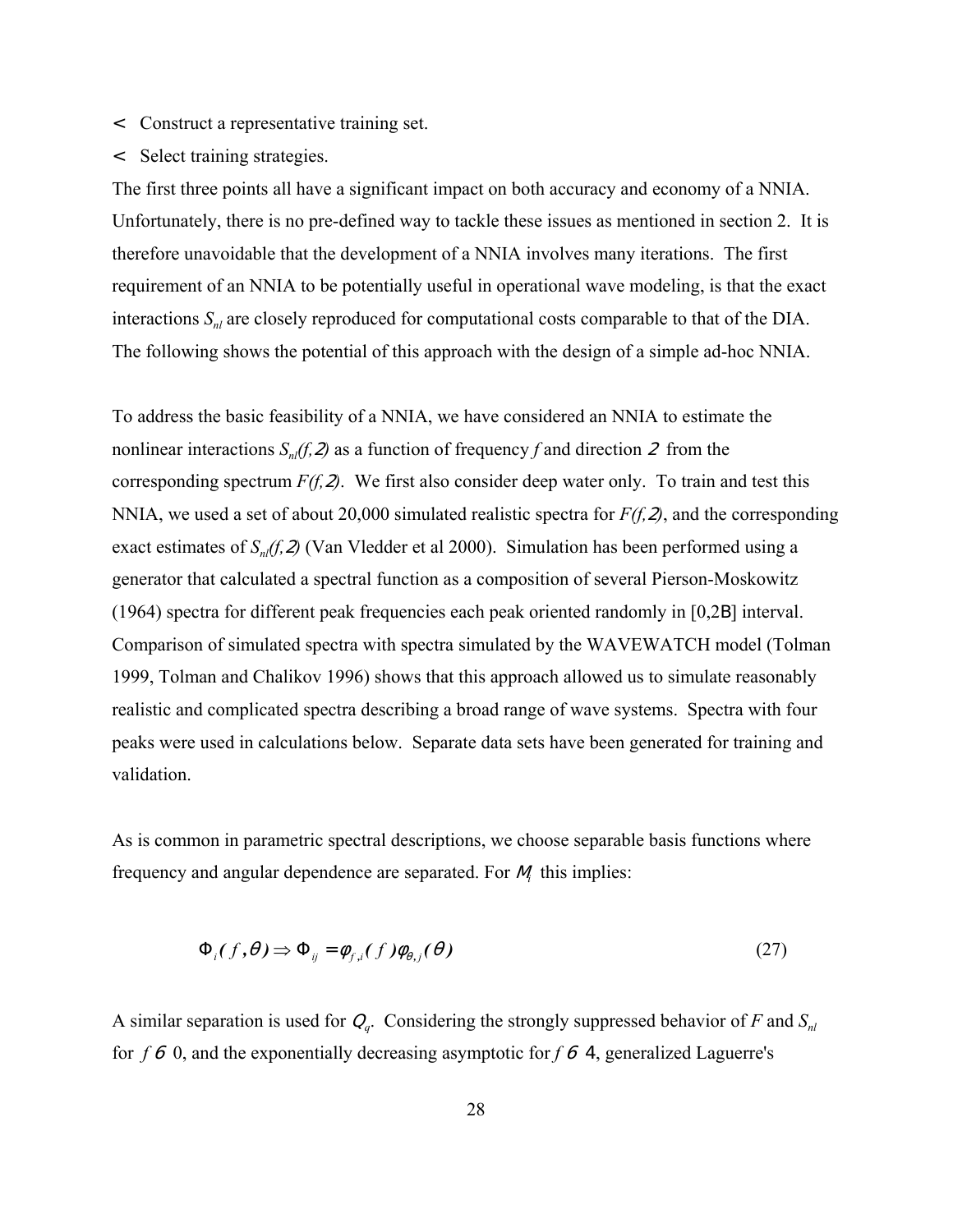polynomials (Abramowitz and Stegun 1964) are used to define  $N_f$  and  $R_f$ . Considering that no directional preferences exist in *F* and  $S<sub>n</sub>$ , a Fourier decomposition is used for  $N<sub>2</sub>$  and  $R<sub>2</sub>$ . The number of base functions is chosen to be *n =* 51 and *m =* 64 to keep the accuracy of approximation for *F* on average better than 2% and for  $S<sub>nl</sub>$  - better than 5-6%. The number of hidden neurons was taken  $k = 30$  which allows a satisfactory approximation (26) for the mapping (25).

**Table 6. RMSE statistics for 10,000**  $S_{nl}$ 

|      | <b>Mean RMSE</b> | <b>RMSE</b> | <b>Max RMSE</b> |
|------|------------------|-------------|-----------------|
| DIA  |                  | 0.0111      | 0.104           |
| NNIA | .0068            | 0.0063      | 0.065           |

Table 6 compares three important statistics for the source function RMS errors (with respect to exact solution) calculated using DIA and NNIA for 10,000 spectra (independent validation set). The NNIA improves the accuracy about twice as compared with DIA.



Figure 7. RMSE as functions of frequency f and angle (averaged over entire test set). Dashed line – error of approximation (lower bound for all other errors). Solid line – DIA, line with squares – NNIA (51:20:64), and line with triangles – NNIA (51:30:64)

Figure 7 shows mean RMSE as function of the frequency  $f$  (left) and the angle  $2$  (right). It also illustrates the improvement of the NNIA accuracy with the increasing of the number of neurons,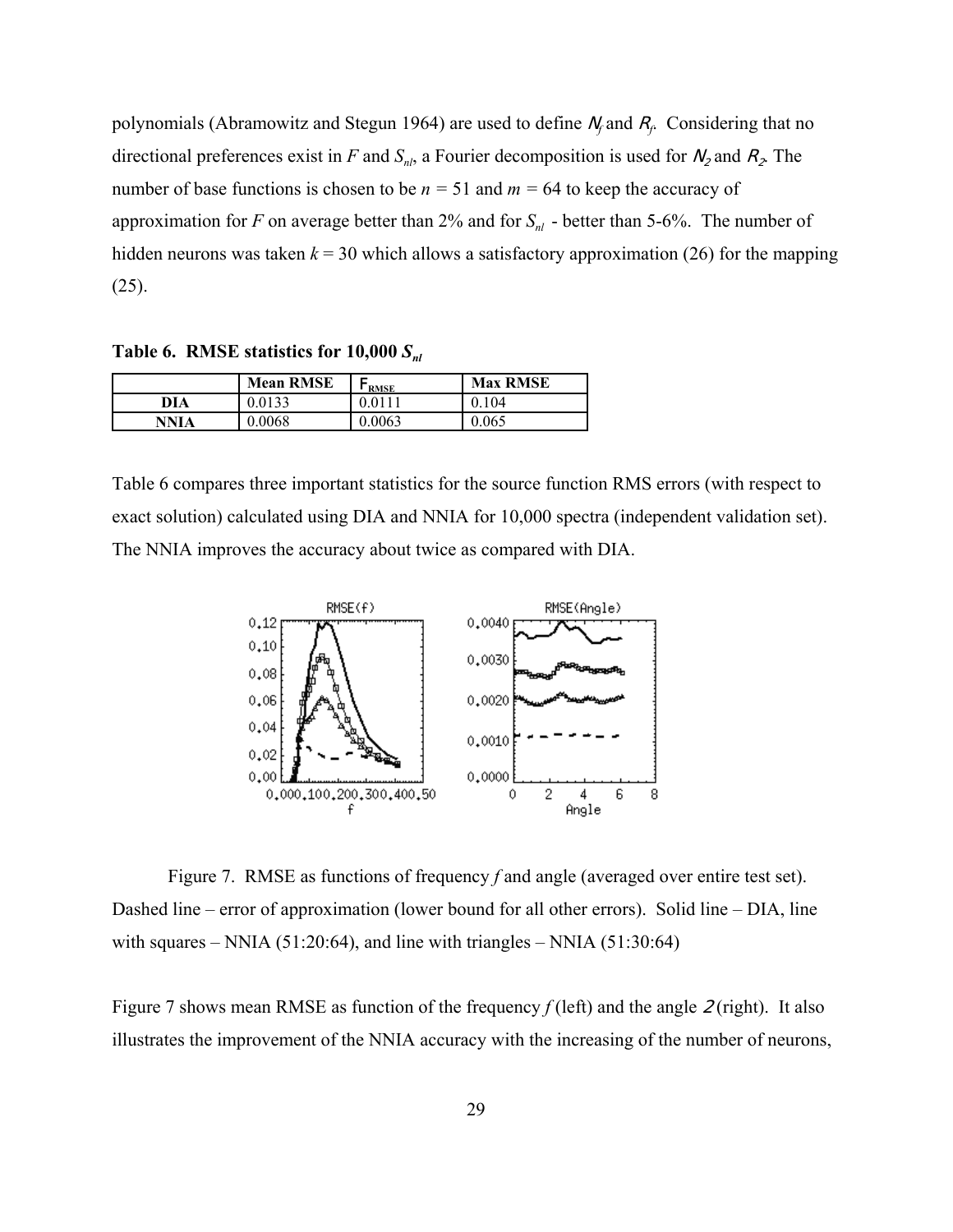*k*, in the hidden layer from 20 to 30. Numbers in Table 6 correspond to a NNIA with 30 neurons in the hidden layer (51:30:64). Fig. 8 shows 3 pairs (one row in the figure corresponds to one pair) of one dimensional, integrated over 2, source functions  $S_{nl}$  (f) (left column) and one dimensional, integrated over *f*, source functions  $S_n(2)$  (right column) from the validation data set. Thick solid curves correspond to the exact  $S_{nl}$ . Dashed curves correspond to DAI of  $S_{nl}$ . Curves with triangles correspond to the NNIA estimate of  $S_{nl}$ . Numbers inside the panels show DIA and NNIA errors in percents with respect to exact solution.



Figure 8. See explanations in the text.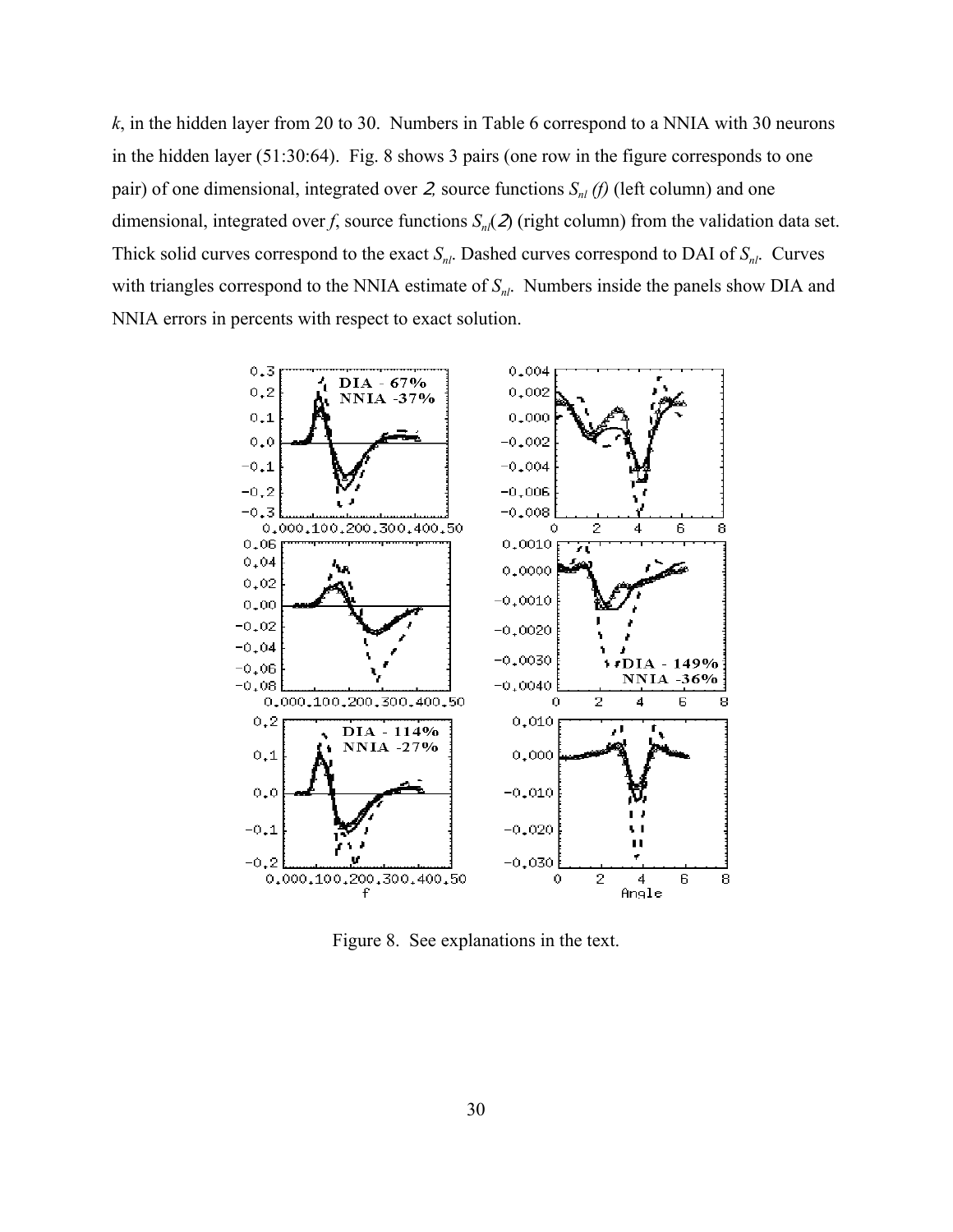

Figure 9. Comparison of the accuracy and computational efficiency of the DIA, NNIA , and exact algorithms. The horizontal time scale is logarithmic.

The results in Fig. 8 are fairly representative for the validation data set. In general, the NNIA reproduces the exact  $S<sub>n</sub>$  accurately. Even if though spurious oscillations are present in the DIA spectrum (e.g., dashed lines in middle and lower panel on the left), the NNIA shows no such behavior, and gives reasonable results. In general, many DIA source functions exhibit complicated behavior and spurious oscillations. Major peaks in these functions coexist with more or less random small-scale fluctuations. These fluctuations are probably an artifact produced by a simplified nature of DIA. Exact interactions are the result of averaging over much lager number of resonant sets of wave numbers, and are therefore much smoother than the results of the DIA.

And finally, Fig. 9 compares the DIA, NNIA, and exact algorithms in terms of the accuracy and computational efficiency. Computational time (in sec) corresponds to a control calculation performed on the same computer. The current preliminary version of the NNIA algorithm is twice more accurate and only about 5 times slower than the DIA algorithm. In current version of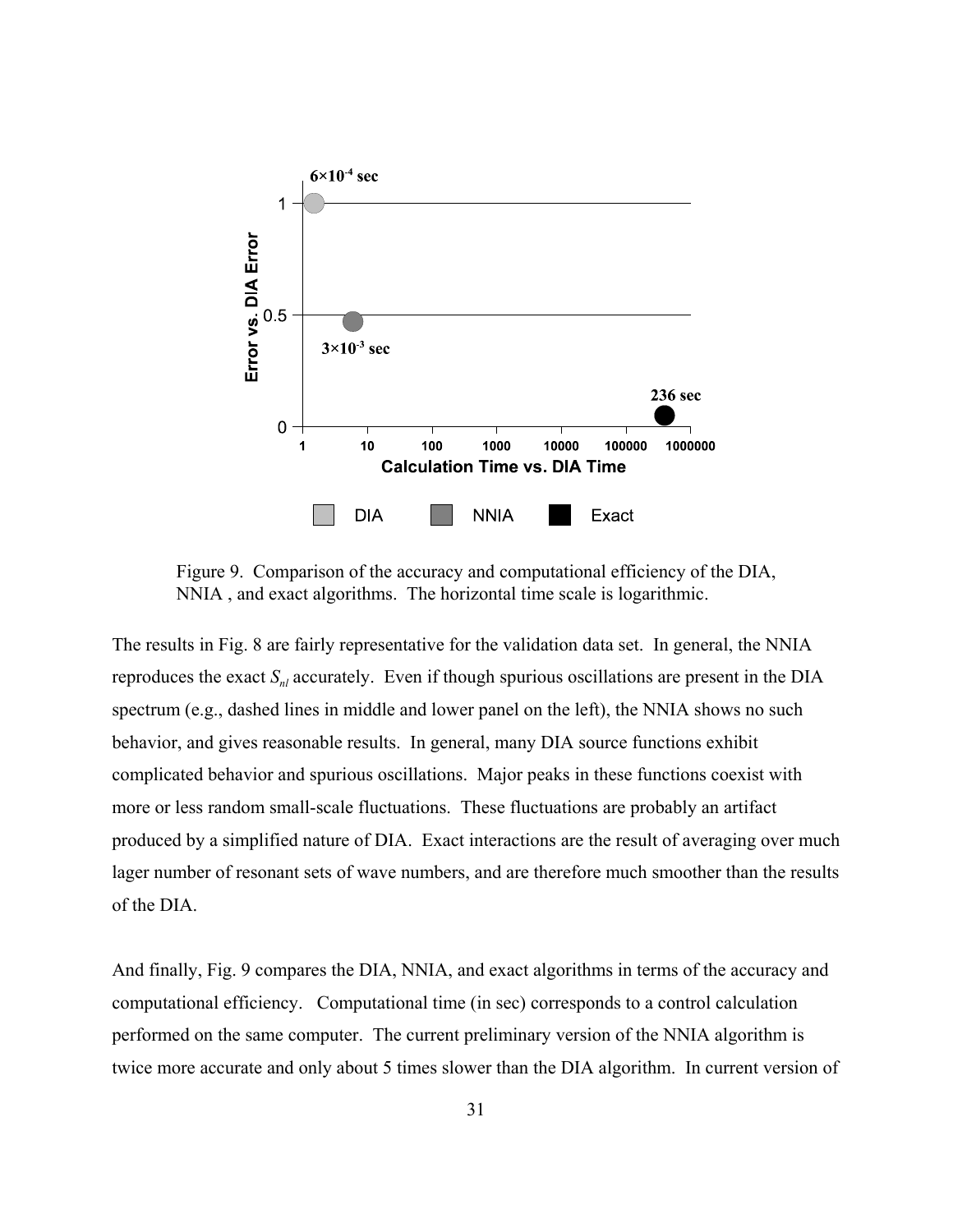the wind wave models an algorithm which is up to 20 times slower than DIA can be accommodated; therefore, we still have enough room for further improvement of the NNIA accuracy. Considering that no optimization has yet been applied in the development of the NNIA, in the composition and decomposition procedures, it appears reasonable to expect a final NNIA algorithm with similar computation requirements as the DIA and significantly better accuracy.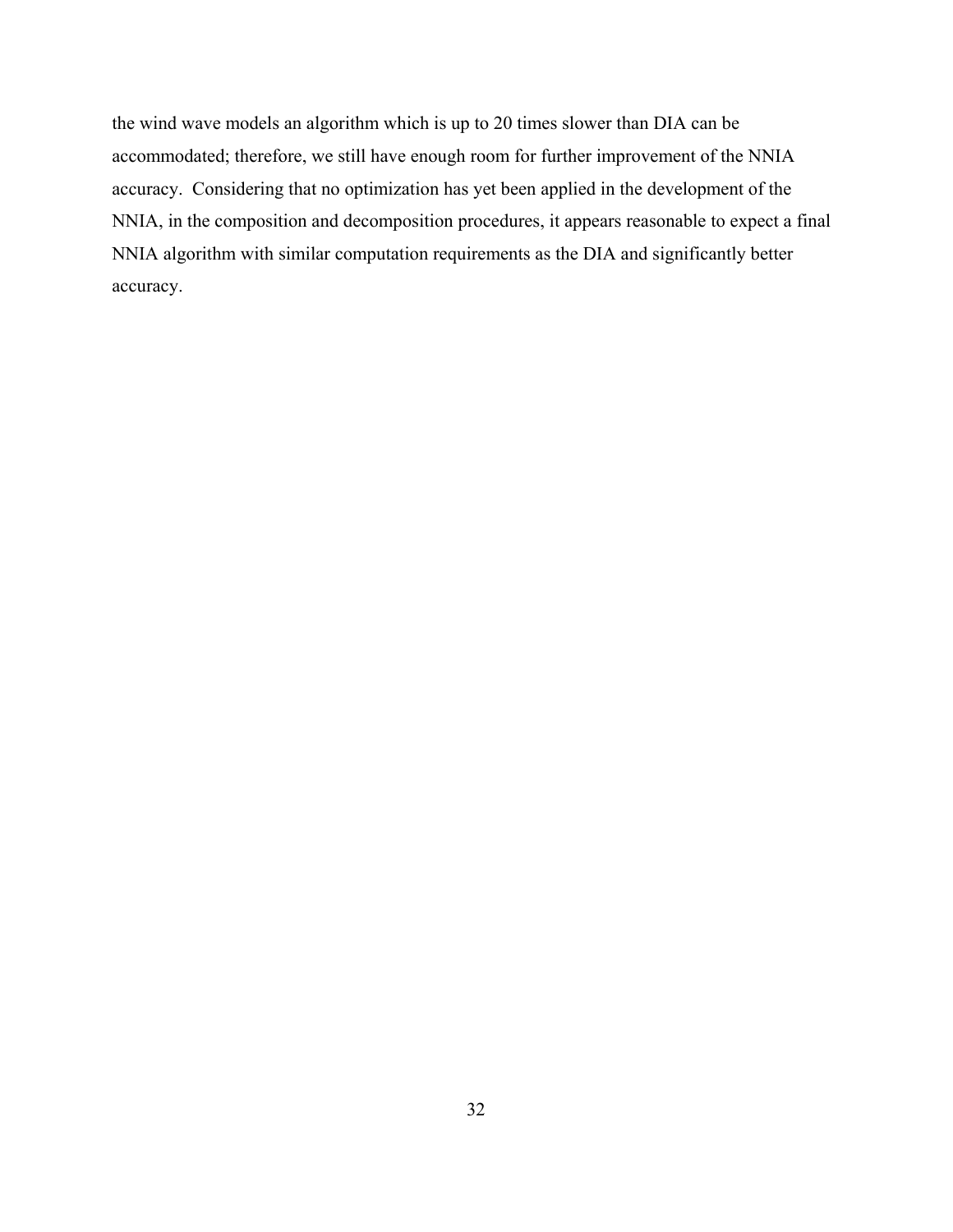#### **4. Conclusions**

In this paper we formulated a new approach for simplifying and accelerating time consuming calculations in environmental numerical models using neural networks technique. Parameterization of physical, chemical, biological, etc. processes which occur at different scales constitute an important class of such calculations . It is shown that, from mathematical point of view, descriptions of such processes can usually be considered as continuous mappings (continuous dependencies between two vectors). It is also shown that neural networks are a generic tool for approximation of such mappings and, therefore, can be used for fast and accurate approximation of parameterizations of such processes. In addition to fast and accurate approximation to the primary parameterization, NN also provides the entire Jacobian for very little computation cost. Because NN Jacobian is computationally cheap , this approach is expected to be very beneficial when used in 3-D and especially in 4-D variational data assimilation systems. We also illustrated this approach applying it to three specific problems. These applications belong to the field of oceanic and wave modeling; however, such an approach has been be applied to parameterization of physical processes (e.g., long-wave radiation, Chevallier et al., 1998, 2000) in atmospheric models as well.

The first application considered in the paper deals with the oceanic equation of state, which is used for estimating the density and salinity of sea water in ocean circulation models. Separate neural networks for density and salinity were developed using the UES as a basis. Although the estimation of density represents a forward problem, estimating salinity from the UES represents a complicated inverse problem which has been very efficiently solved using the NN approach. The accuracy of the neural network-generated densities and salinities were of the same order as those obtained directly from the UES itself. However, the time required to perform the calculations of density using the neural network is several times less than that for UES. The time required for calculating salinity using the neural network is several hundred times less than that required for the numerical inversion of the USE. Consequently, this approach has direct application to numerical ocean models where the equation of state must be estimated repeatedly. At NCEP, a NN equation for sea water density is currently used in the NCEP oceanic model.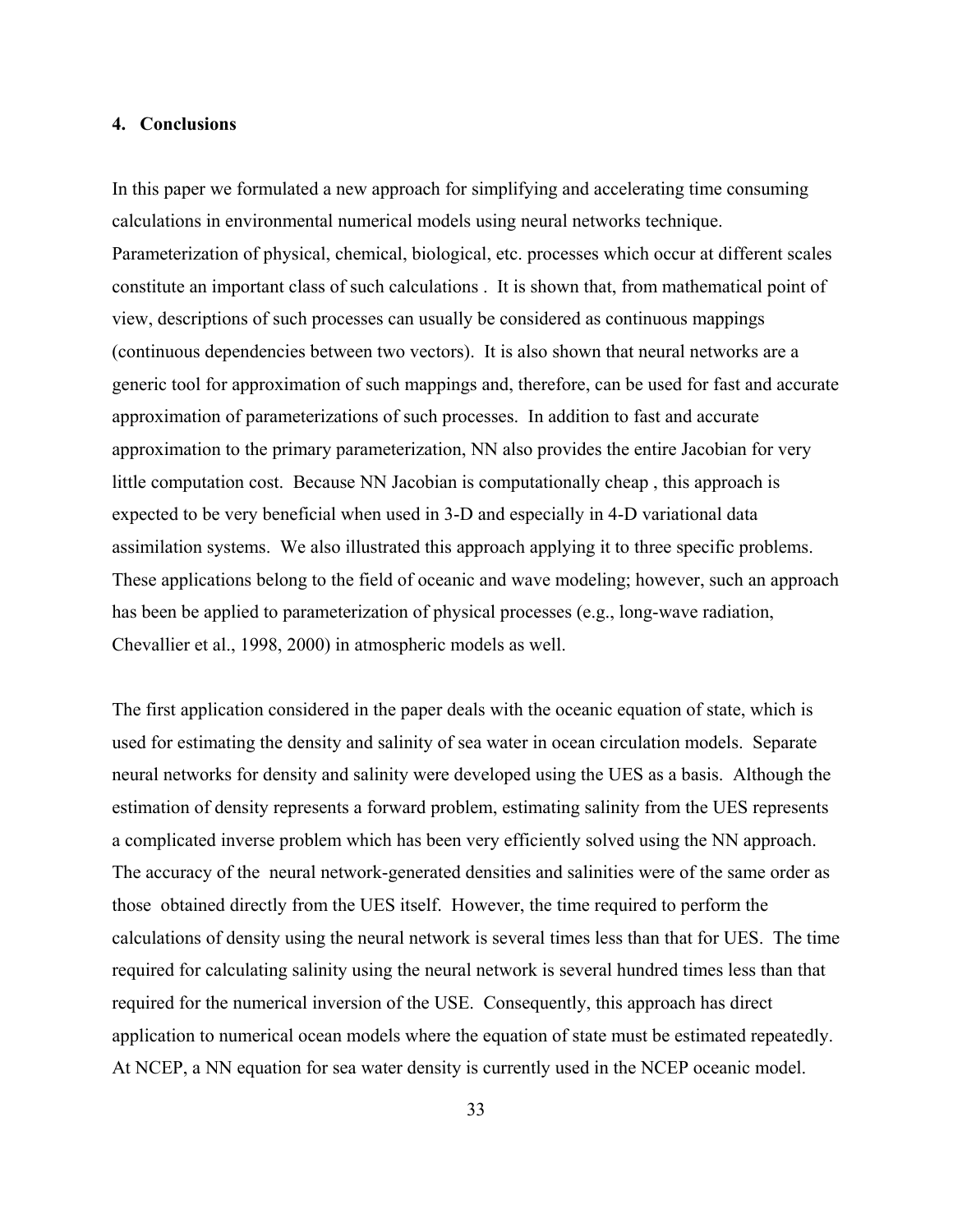The second application deals with the nonlinear wave-wave interactions in wind wave models. A prototype of the NN approximation for this interaction is presented in this work. The NNIA calculations improve the accuracy of DIA  $S<sub>nl</sub>$  calculations by a factor of two and require roughly 4-5 times more computational effort than the DIA calculations with less than 5% of this time spent in the actual NN part of the algorithm [i.e., Eq. (7)]. Decomposition of the input spectra *F* and composing the source function  $S<sub>nl</sub>$  from the NN output accounts for the rest. Having established that a NNIA has the potential of being both accurate and efficient, we intend to take the following steps towards developing a NNIA for application in operational wave models: (1) Use more realistic spectra and  $S<sub>nl</sub>$  calculated from them for training; (2) Optimize the NNIA by successive integration of physical properties in the base functions, normalizing  $F$  and  $S<sub>nl</sub>$ , optimizing the number of base functions and network topology, and optimizing numerical aspects of the decomposition / compositions algorithms; (3) Expand the NNIA to arbitrary water depths, either by expanding the underlying NN or by scaling as in the DIA.

#### **Acknowledgments**

We thank D.B. Rao for his thorough and critical review of this paper and useful comments. We thank Gerbrant Ph. Van Vledder for providing us with a code for calculating the exact nonlinear wave-wave interaction. We also thank ONR for supporting NNIA research project.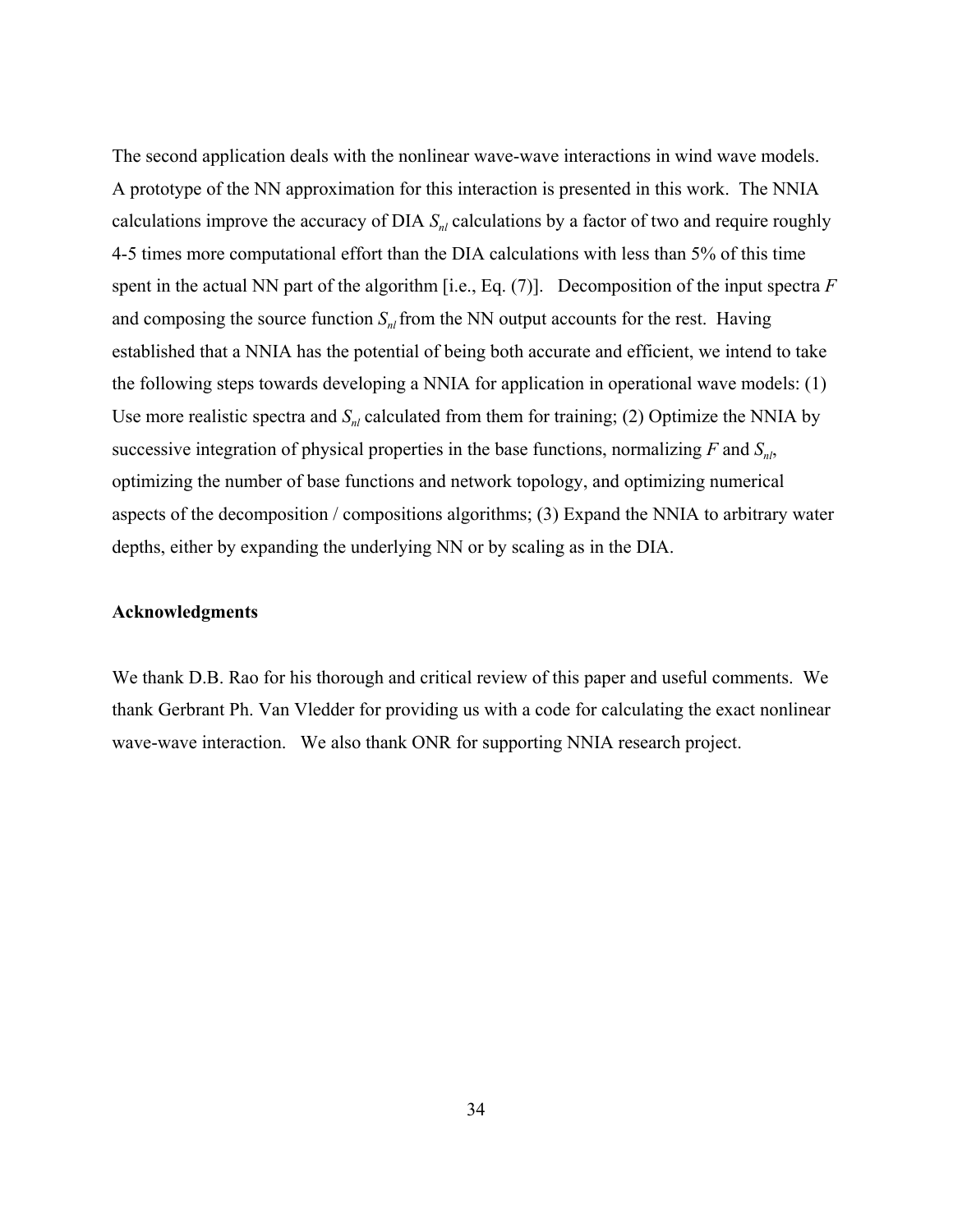#### **References**

Abramowitz, M. and I. A. Stegun, Editors, 1964: *Handbook of Mathematical Functions with Formulas, Graphs and Mathematical Tables*. National Bureau of Standards

Apel, J.R., "Principles of Ocean Physics", Academic Press, New York, 1987, p. 145 Attali J-G. and G. Pagès, 1997: Approximations of Functions by a Multilayer Perceptron: A New Approach., *Neural Networks*, Vol. 6, pp. 1069-81

Beale, R. and T. Jackson, 1990: *Neural Computing: An Introduction,* Adam Hilger, Bristol, Philadelphia and New York, 240 pp.

Chalikov D., L. C. Breaker, V. Krasnopolsky, and D. B. Rao. "Revisiting the Question of Assimilating Temperature alone into a Full Equation of State Ocean Model", *Ocean Modeling*, Issue 116, p. 13-14, 1998

Chen, C.H. (Editor in Chief), 1996: *Fuzzy Logic and Neural Network Handbook*, McGraw-Hill, New York

Chen, T., and H. Chen, 1995a: Approximation Capability to Functions of Several Variables, Nonlinear Functionals and Operators by Radial Basis Function Neural Networks, *Neural Networks*, **6**, pp. 904-910,

-----, and -----, 1995b: Universal Approximation to Nonlinear Operators by Neural Networks with Arbitrary Activation Function and Its Application to Dynamical Systems*, Neural Networks*, **6**, pp. 911-917

Chevallier,F., F. Chéruy, N.A. Scott, and A. Chédin, 1998: "A neural network approach for a fast and accurate computation of longwave radiative budget.", *J. Appl. Meteor*., **37**, 1385-1397

Chevallier, F., J.-J. Morcrette, F. Chéruy, and N.A. Scott, 2000: "Use of a neural-network-based longwave radiative transfer scheme in the EMCWF atmospheric model.", *Quat. J. Roy. Meteor.*, **126**, 761-776

Estrade, J.-F., Y. Trémolet, and J. Sela, 2001: Experiments with NCEP Spectral Model, to be published

Fofonoff, N.P., and R.C. Millard Jr., "Algorithms for computation of fundamental properties of seawater", UNESCO technical paper in marine science 44, UNESCO, 1983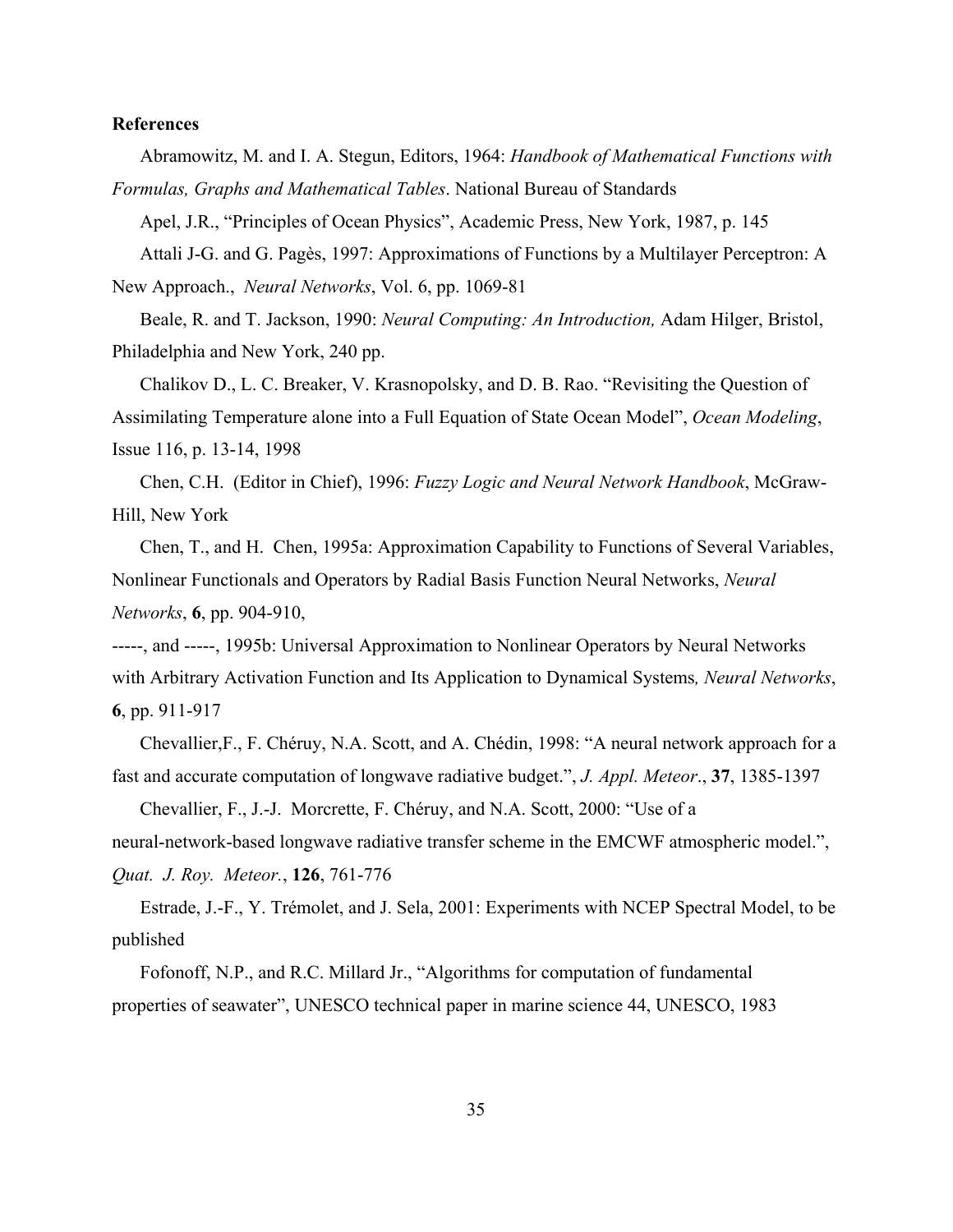Funahashi, K., 1989: On the Approximate Realization of Continuous Mappings by Neural Networks, *Neural Networks*, **2**, pp. 183-192

Gybenko, G., 1989: Approximation by Superposition of Sigmoidal Functions, in *Mathematics of Control, Signals and Systems*, **2**, No. 4, pp. 303-314

Hasselmann, K., 1963: On the non-linear energy transfer in a gravity-wave spectrum. Part 3: Evaluation of the energy flux and swell-sea interaction for a Neumann spectrum. *Journal of Fluid Mechanics*, **15**, pp. 385-399

Hasselmann, K., T.P. Barnett, E. Bouws, H. Carlson, D.E. Cartwright, K. Enke, J.A. Ewing, H. Gienapp, D.E. Hasselmann, P. Kruseman, A. Meerburg, P. Müller, D.J. Olbers, K. Richter, W. Sell and H. Walden, 1973: Measurements of wind-wave growth and swell decay during the Joint North Sea Wave Project (JONSWAP). *Ergänzungshelf zur Deutschen Hydrographischen Zeitschrift,* Reihe A (8) Nr. 12, 95 pp.

Hasselmann, S, and K. Hasselmann, 1985: Computations and parametrizations of the nonlinear energy transfer in a gravity wave spectrum. Part I: a new method for efficient computations of the exact nonlinear transfer integral. *J. Phys. Oceanogr.*, **15**, 1369-77 -----, -----, J.A. Allender, and T.P. Barnet, 1985: Computations and parametrizations of the nonlinear energy transfer in a gravity wave spectrum. Part II: parametrization of the nonlinear transfer for application in wave models. *J. Phys. Oceanogr*., **15**, 1378-91

Hornik, K., 1991: Approximation Capabilities of Multilayer Feedforward Network, *Neural Networks,* Vol. 4, pp. 251-257

Komen, G.J., et al., 1994: *Dynamics and Modelling of Ocean Waves*, Cambridge University press, Cambridge, 532 pp.

Krasnopolsky V.M., D. Chalikov, L. C. Breaker, and D. Rao, 2000a: Application of neural networks for efficient calculation of sea water density or salinity from the UNESCO equation of state. Proceedings, Second Conference on Artificial Intelligence, AMS, Long Beach, CA, 9-14 January, 2000, pp. 27-30

Krasnopolsky, V., D. Chalikov, and H. Tolman, 2000b: A neural network approach to parametrizing nonlinear interactions in wind wave models, The Fourth Int. Symp. on Ocean Wave Measurement and Analysis, September 3-5, 2001, San Francisco, California, (in press)